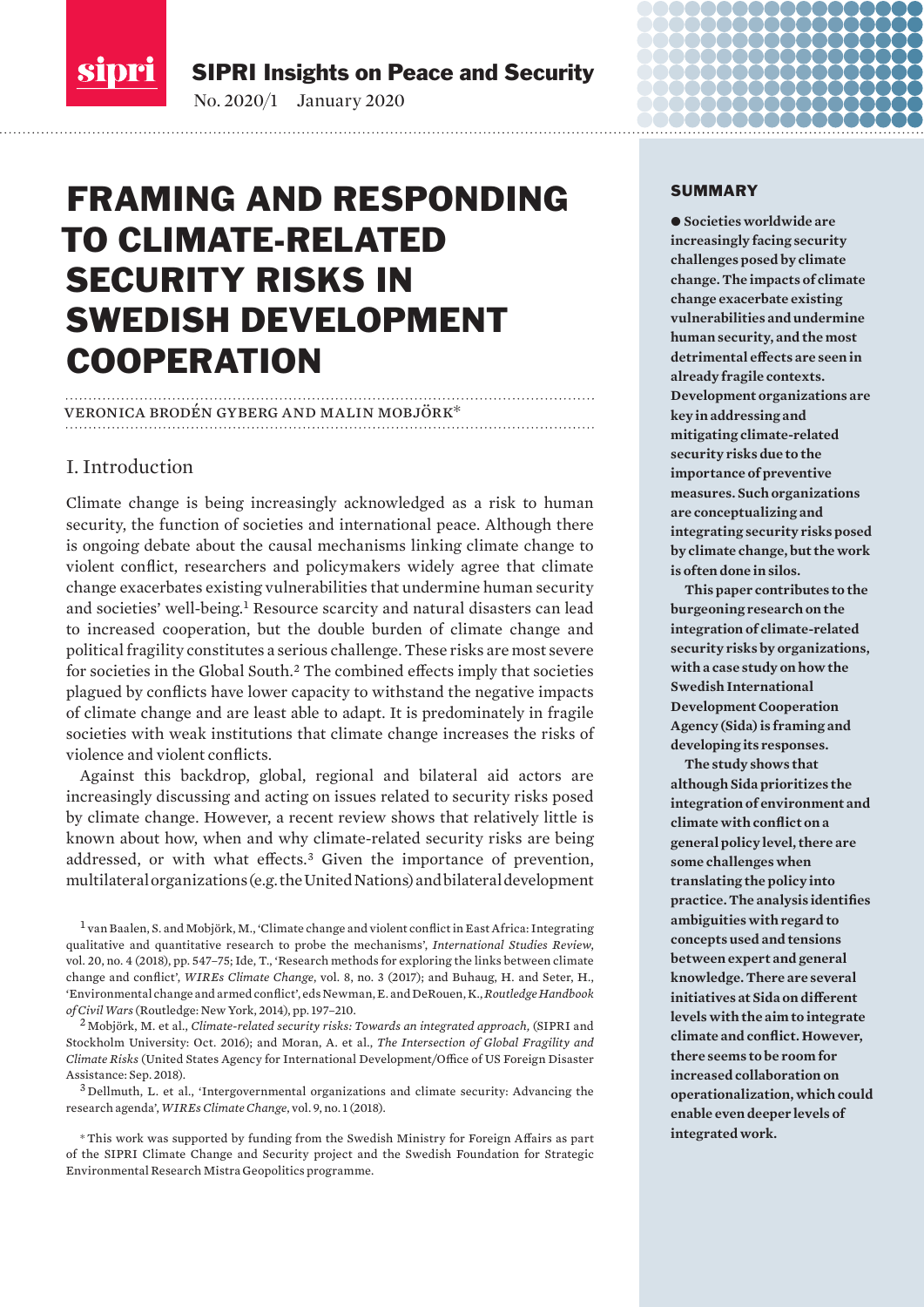organizations (e.g. the Swedish International Development Cooperation Agency, Sida) are crucial actors in the mitigation of climate-related security risks.<sup>4</sup> Previous studies suggest that integrated approaches are needed to adequately respond to complex issues that challenge development such as gender equality, peace and conflict, and environment and climate change.<sup>5</sup> However, working in silos tends to dominate; and while this is necessary in the sense that it enables specialized knowledge for well-informed interventions, there is also a need to bridge those silos to address horizontal issues. Strengthening organizations' ability to work on horizontal issues may also be vital for shaping work on the 'Transforming our World: The 2030 Agenda for Sustainable Development' and the 17 global goals for sustainable development.<sup>6</sup>

Sida disburses around \$2.6 billion annually, and is responsible for management of bilateral, regional and humanitarian development cooperation. It also administers the support to global organizations, decided upon by the Swedish Ministry for Foreign Affairs (MFA).<sup>7</sup> In 2018

*The Swedish Government's updated directive to Sida in 2015 implied increased ambitions for integrating the thematic issue areas of environment and climate, conflict and gender*

approximately \$1 billion was disbursed in the policy area of environment and climate, and \$104 million for conflict resolution, peace and security. The Swedish Government's updated directive to Sida in 2015 implied increased ambitions for integrating the thematic issue areas of environment and climate, conflict and gender. Although these were also included as thematic perspectives in the previous version of the directive from 2010, the primary perspectives were the rights-based perspective and the perspective of the poor.

Sida now has to consider all four perspectives listed in the directive below, in strategies and policies, as well as in monitoring and evaluation of practical implementation and results (this also includes raising these perspectives in dialogues with actors and countries that Sida collaborates with):

The agency's operations shall be informed by and use as point of departure 1) a rights based perspective and poor people's perspectives on development, 2) an integrated environment- and climate perspective, 3) an integrated gender equality perspective which includes an analysis of women and girls as well as boys situations and 4) an integrated conflict perspective in development cooperation.<sup>8</sup>

The purpose of this paper is to analyse how Sida has framed and responded to climate-related security risks since 2015. By focusing on the time period

<sup>4</sup> Gulrajani, N. and Calleja, R., 'Understanding donor motivations: Developing the Principled Aid Index', Overseas Development Institute working paper 548, 2019; and Smith, D. et al., *Climate Security: Making it #Doable* (Clingendael and SIPRI: Feb. 2019).

<sup>5</sup> Uggla, F., 'Mainstreaming at Sida: A synthesis report', Sida Studies in Evaluation 2007:05 (Sida: 2006); Mobjörk et al. (note 2); Rüttinger et al., *A New Climate for Peace: Taking Action on Climate and Fragility Risks* (adelphi, International Alert, Woodrow Wilson International Center for Scholars, European Union Institute for Security Studies: 2015); Krampe, F. and Mobjörk, M., 'Responding to climate-related security risks: Reviewing regional organizations in Asia and Africa', *Current Climate Change Reports*, vol. 4, no. 4 (2018), pp. 330–37; and Gustafsson, M. T., *How do Development Organisations Integrate Climate and Conflict Risks? Experiences and Lessons Learnt from the UK, Germany and the Netherlands* (Stockholm University: Stockholm, 2016).

 $^6$  UN, Sustainable Development Goals, <https://sustainabledevelopment.un.org/sdgs>.

<sup>7</sup> Sida, '[Sida's development cooperation 2018](http://www.sida.se/Svenska/sa-arbetar-vi/resultat-av-svenskt-bistand/sidas-utvecklingssamarbete-2018/)', 12 July 2019.

<sup>8</sup> Government Offices of Sweden, *Directive (2010:1080) with Instructions for the Swedish International Development Cooperation Agency (Sida), Addition Concerning Perspectives SFS 2015:378* (Government Offices of Sweden: 2010), p. 1.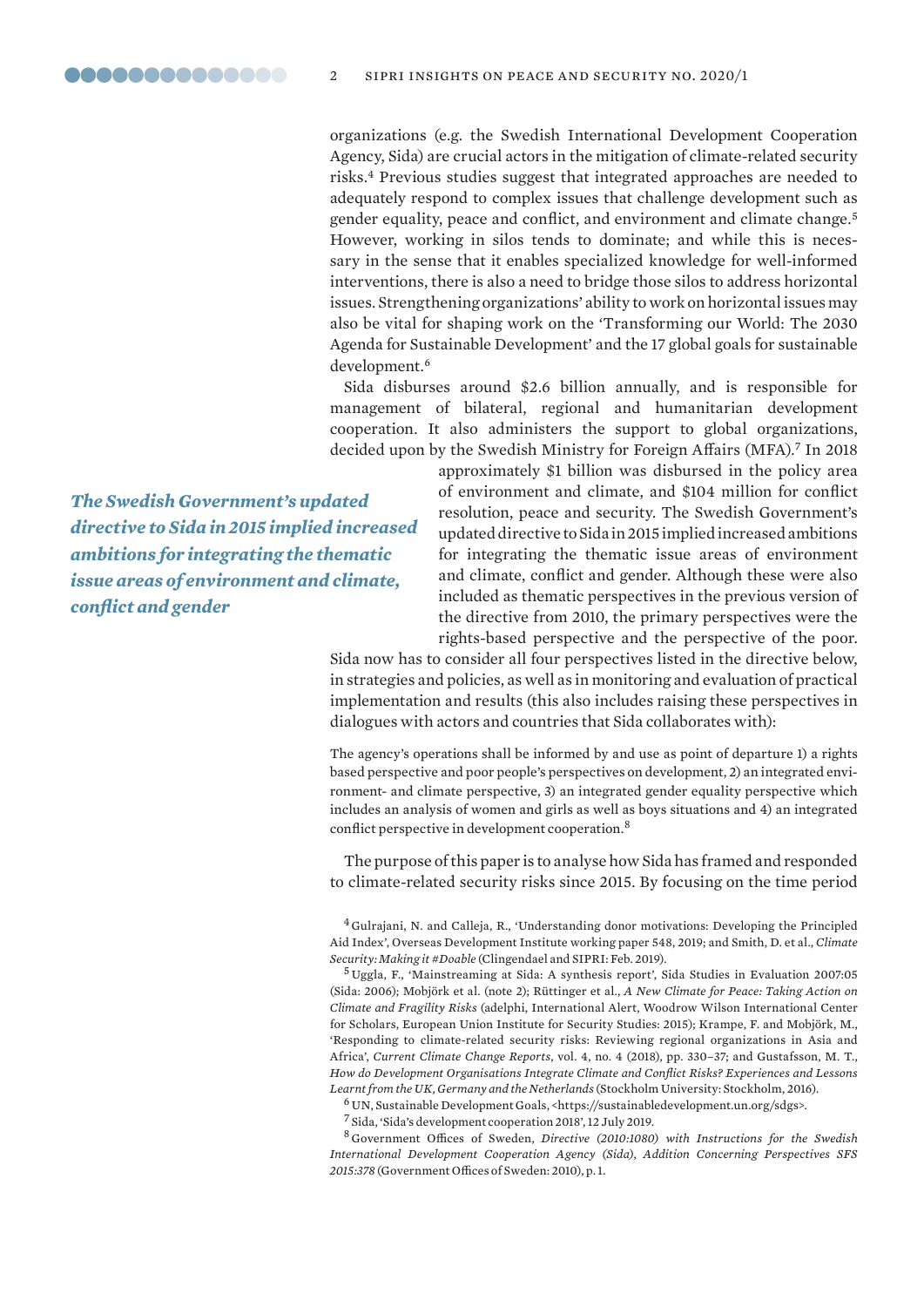after 2015, specific interest is placed on how Sida has developed its work in the light of the new directive. Special attention is paid to the integration of the environment and climate perspective and the conflict perspective, with a special focus on their overlap. The two perspectives are referred to as 'environment and climate' and 'conflict' in the instruction and high-level policies, but the conflict-related policy area at Sida is called 'peace, conflict and security'. This means that both forms will be used in this paper, depending on what is being referred to. This paper analyses how the connections between climate and security are framed in central policies, in strategies and by Sida staff. It also asks how Sida's organization and procedures support the integration of the two perspectives 'environment and climate' and 'conflict' and highlights examples of challenges and opportunities that arise when translating policy and strategy into practice.

This study covers policy documents and staff experiences that encompass all geographical areas where Sida works. In addition, the study also focuses on Sida's work in Eastern Africa (specifically Ethiopia, Kenya, Somalia and Sudan) given that more than half of the countries highly exposed to climate change and political fragility are located in sub-Saharan Africa.<sup>9</sup> Sida has a long history of development cooperation in this region and is also an aid actor, working in many fragile contexts. The experience of Sida is an illustrative example of an emerging challenge for many development cooperation actors. The lessons learned by Sida on how to address and integrate climate-related security risks in development cooperation could therefore be expected to be valuable for a broad set of actors.

## II. Previous research and analytical points of departure

Development organizations are key in addressing and mitigating climaterelated security risks due to the importance of preventive measures. However, although they are conceptualizing and integrating security risks posed by climate change, the work is often done in silos. Furthermore, while the funding for climate-related aid and peacebuilding internationally has

increased over the past two decades, the figures do not say anything about the overlap between the two areas. Actions undertaken with the aim to manage the combined challenges occur in different areas such as: environment and climate change; adaptation and mitigation; natural resource management; peace, security and conflict; and disaster risk reduction.<sup>10</sup> Management and action are

*Development organizations are key in addressing and mitigating climate-related security risks due to the importance of preventive measures*

also spread across different units in organizations because climate change poses different types of risks and opportunities in different policy areas and geographical contexts. While not all development actors are tasked to work explicitly with climate-related security risks, the fact that relevant work is typically spread across an organization nonetheless reflects the multiple and overlapping factors involved in addressing these risks.

<sup>9</sup> Moran et al. (note 2).

 $^{10}\rm{Harjanne}$ , A. et al., 'Risk management perspective for climate service development: Results from a study on Finnish organizations', *Advances in Science and Research*, vol. 14 (2017), pp. 293–304; and Mercer, J. et al., 'Nation building policies in Timor Leste: Disaster risk reduction, including climate change adaptation', *Disasters*, vol. 38, no. 4 (2014), pp. 690–718.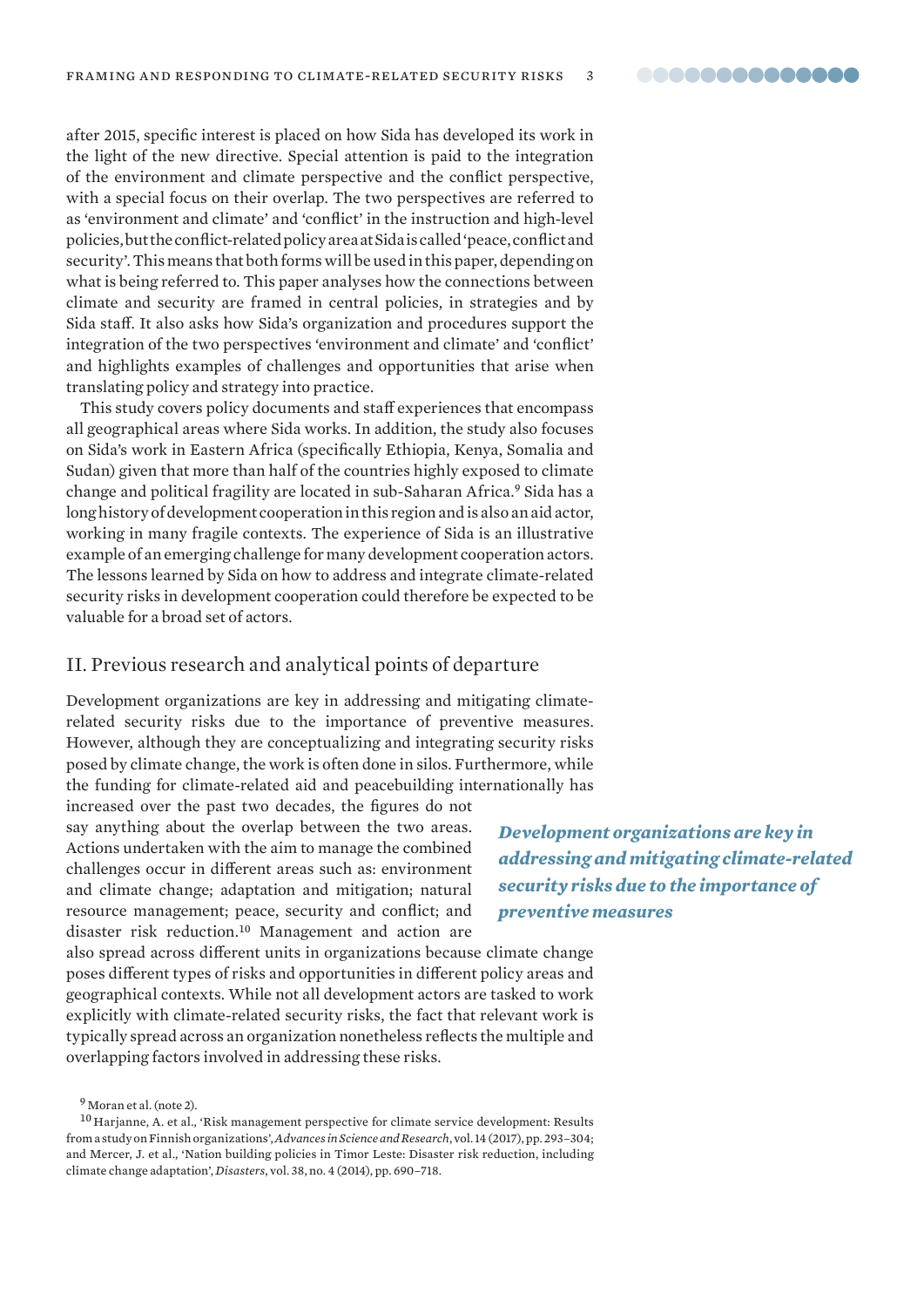<span id="page-3-0"></span>A study focused on aid agencies in Germany, the Netherlands and the United Kingdom concludes that while high-level policies might underline the importance of integration of environment and climate with peace and security, the translation of policy into practice on the ground can vary considerably.<sup>11</sup> The lack of integration between these areas can be problematic. Climate change adaptation and mitigation interventions that do not have a conflict perspective can inadvertently contribute to conflict. Actions aimed at peace and conflict resolution might be hampered, fail or even worsen conflicts if they do not take the effects of environmental degradation and climate change into account.<sup>12</sup>

It is a matter of debate whether current forms of organizing aid are adequate for horizontal issues and objectives. Some researchers argue

*Actions aimed at peace and conflict resolution might be hampered, fail or even worsen conflicts if they do not take the effects of environmental degradation and climate change into account*

that bold reforms of the international institutional aid architecture and political action is required, especially considering the challenges faced in increasingly fragile contexts.<sup>13</sup> International organizations and bilateral aid actors might also have different priorities and ways of working compared with governments in partner countries as well as with one another, leading to a lack of synergies on several levels.<sup>14</sup> Therefore, efforts undertaken in different areas can counteract one another and produce maladaptation.<sup>15</sup>

The framing of climate change as a security risk has been challenged. These challenges question whether securitization encourages 'apocalyptic imaginaries' and contributes to moving the focus from collaboration to military and border concerns.<sup>16</sup> Framing climate change in terms of security has been associated with an alarmist, short-term state-centric security discourse. Although these associations still exist, climate change also undermines human security and is increasingly linked to concepts such as complexity, preparedness, decentralization, empowerment, and risk and resilience.<sup>17</sup>

<sup>11</sup> Gustafsson (note 5).

<sup>12</sup>Vivekanda, J. et al., 'Climate resilience in fragile and conflict-affected societies: Concepts and approaches', *Development in Practice*, vol. 24, no. 4 (2014), pp. 487–501.

<sup>13</sup>Arndt, C. and Tarp, F., 'Aid, environment and climate change', *Review of Development Economics*, vol. 21, no. 2 (2017), pp. 285–303; Vink, M. and Schouten, G., 'Foreign-funded adaptation to climate change in Africa: Mirroring administrative traditions or traditions of administrative blueprinting?', *Review of Policy Research*, vol. 35, no. 6 (2018), pp. 792–834; and Janus, H. et al., 'Beyond aid: A conceptual perspective on the transformation of development cooperation', *Journal of International Development*, vol. 27, no. 2 (2015), pp. 155–69.

<sup>14</sup> Nawab, B. and Nyborg, I., 'Climate change and disasters: Institutional complexities and actors' priorities for mitigation, adaptation and response', *IDS Bulletin*, vol. 48, no. 4 (2017).

<sup>15</sup> Mirumachi, N. et al., 'Unveiling the security concerns of low carbon development: Climate security analysis of the undesirable and unintended effects of mitigation and adaptation', *Climate and Development* (2019); and Magnan, A. K. et al., 'Addressing the risk of maladaptation to climate change', *WIREs Climate Change*, vol. 7, no. 5 (2016), pp. 646–65.

<sup>16</sup> Conca, K. et al., 'Climate change and the UN Security Council: Bully pulpit or bull in a China shop?', *Global Environmental Politics*, vol. 17, no. 2 (2017), pp. 1–20; Warner, J. and Boas, I., 'Securitization of climate change: How invoking global dangers for instrumental ends can backfire', *Environmental and Planning C: Politics and Space*, vol. 37, no. 8 (2019); and Mason, M. and Zeitoun, M., 'Questioning environmental security', *The Geographical Journal*, vol. 179, no. 4 (2013), pp. 294–97.

<sup>17</sup>Adger, W. N. et al., 'Human security', eds Field, C. B. et al., *Climate Change 2014: Impacts, Adaptation, and Vulnerability. Part A: Global and Sectoral Aspects*. *Contribution of Working Group II to the Fifth Assessment Report of the Intergovernmental Panel on Climate Change* (Cambridge: Cambridge University Press, 2014), pp. 755–91; and Boas, I. and Rothe, D., 'From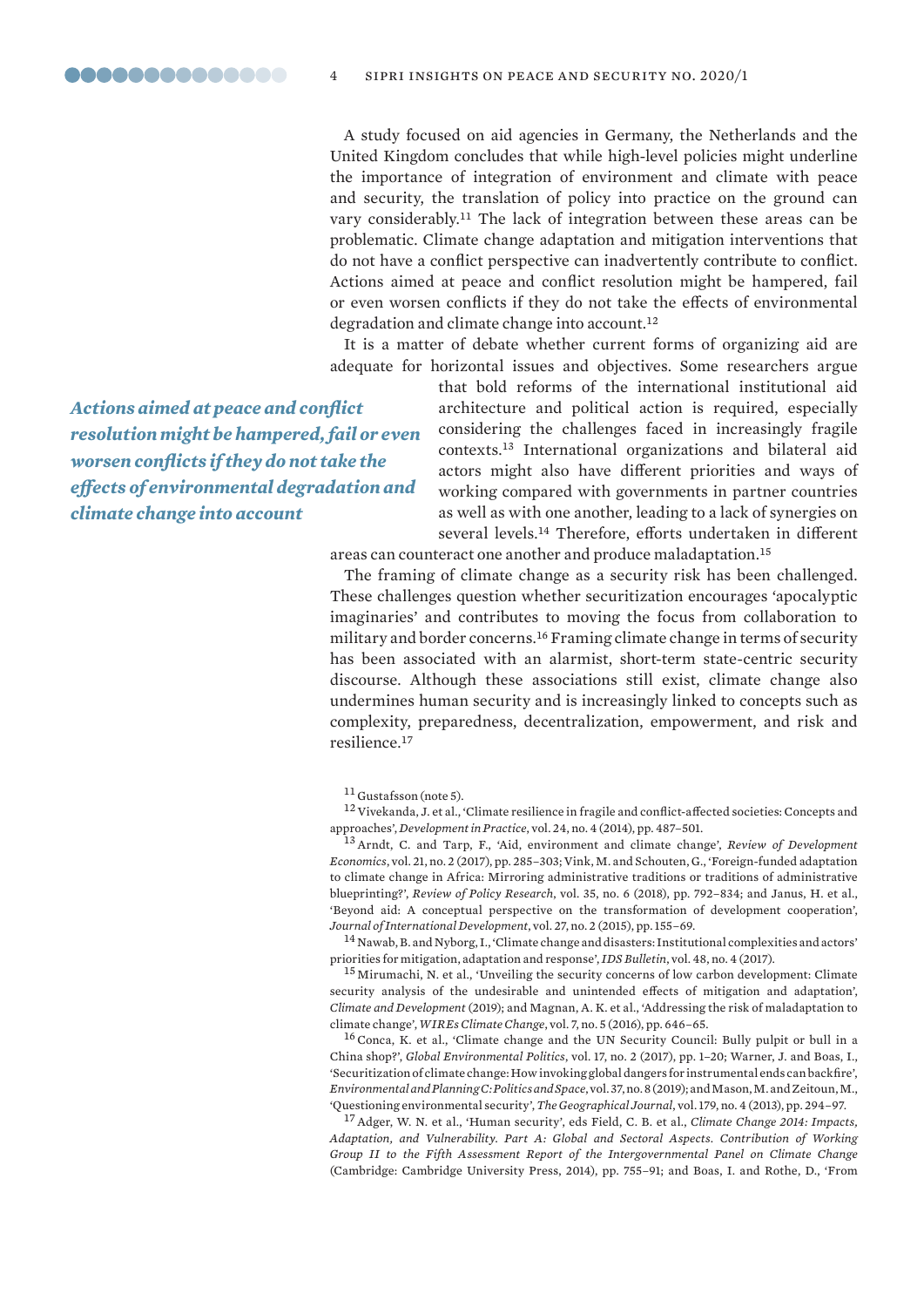One argument for using the security discourse is that global environmental and climate changes are of a scale that goes beyond the capacity of individual states to act on. Extraordinary transformative change is perceived as being necessary to protect humans and ecosystems. Matthew et al. argue that 'environmental change reveals the connections—as well as the frictions—between the security of individuals and communities and the security and sustainability of ecosystems and species,

including humanity'.<sup>18</sup> The climate security discourse therefore includes conventional and new forms of security understandings. McDonald, for instance, makes a case for an 'ecological security discourse', which orients towards ecosystem resilience and the rights of the most vulnerable populations (present and future).<sup>19</sup> Research on climate

*A comprehensive security approach takes into account that climate change and climate variability simultaneously affect different dimensions of security*

security has tended to focus on either human or state security and associated policy areas.<sup>20</sup> However, to enable improved governance responses, studies with a broader perspective are also necessary. This was the approach taken by the Intergovernmental Panel on Climate Change in its review of human security for the Fifth Assessment Report, which included different kinds of security risks as well as compounded risks.<sup>21</sup>

In line with the above, Mobjörk et al. call for a 'comprehensive' approach to security, in which human, community, state, international and ecological aspects are considered.<sup>22</sup> A comprehensive security approach takes into account that climate change and climate variability simultaneously affect different dimensions of security (or—using the vocabulary of security studies—different referent objects). Depending on the specific case or context, these different dimensions of security could be interconnected, and responses to security challenges in one dimension might lead to (unintended) consequences in others. As the security framing could differ within and across organizations, analyses of actors' responses to climate security challenges need to review the framing(s)-or the explicitly expressed commitments—adopted in addition to investigate which actions are undertaken and how they interconnect. In the analysis of Sida, this understanding of climate-related security risks is combined with insights on mainstreaming in official development assistance (ODA) from environmental policy integration literature.<sup>23</sup>

According to Persson and Klein, mainstreaming in ODA can be conceptualized in three dimensions: horizontally, vertically and internationally. In addition, mainstreaming can be analysed at different hierarchical administrative levels and can be classified as macro, meso and

conflict to resilience? Explaining recent changes in climate security discourse and practice', *Environmental Politics*, vol. 25, no. 4 (2016), pp. 614, 617.

<sup>18</sup> Matthew, R. A. et al., *Global Environmental Change and Human Security* (The MIT Press: 2010), p. 4.

<sup>19</sup> McDonald, M., 'Climate change and security: Towards ecological security?', *International Theory*, vol. 10, no. 2 (2018), pp. 153–80.

<sup>20</sup> Dellmuth et al. (note 3).

<sup>21</sup>Adger et al. (note 17).

<sup>22</sup> Mobjörk, M. et al., 'Governing climate-related security risks: An analytical framework guiding comparative analysis', Annual Meeting of the International Studies Association, Toronto, 27–30 March 2019, p. 5; and Mobjörk et al. (note 2).

<sup>23</sup> The literature on mainstreaming in organizations is, to a large degree, focused on gender mainstreaming or environmental policy integration.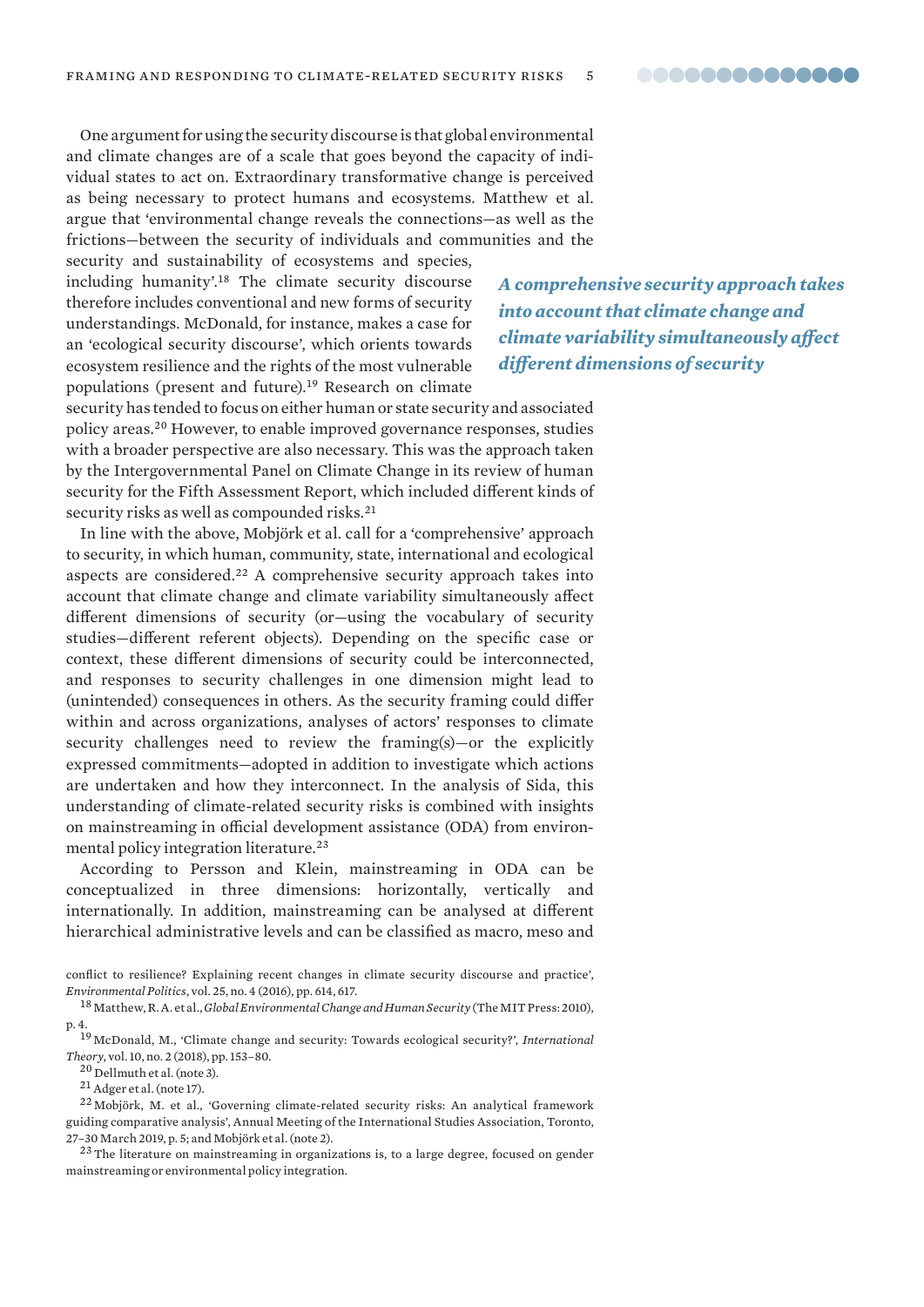micro in character.<sup>24</sup> The macro level refers to mainstreaming of general character (e.g. high-level policy); the meso level entails modifications of country strategies and sector programmes; and the micro level entails project design modifications (and more active seeking of synergies for example) on local levels. The effects of mainstreaming can be investigated and analysed in relation to policy inputs, process, outputs and outcomes.<sup>25</sup> For the policy inputs, the formal framings—or explicitly expressed commitments—are

*Whether or not mainstreaming is successful—and by extension, whether an integrated approach is enabled—is the subject of debate and is highly context dependent*

considered, such as high-level policy documents and strategies. To understand the process, it is of interest to study procedural and organizational responses; the policy outputs can be assessed through analysis of the proportion of ODA dedicated to the mainstreaming issue in question. Outcomes refer to the ultimate impact on the ground. This study focuses on the policy inputs and the process as expressed in policy documents and interviews. Policy outputs are addressed as

background contextualization, and the outcomes are discussed indirectly in relation to the challenges related to translating policy into practice. The concept of mainstreaming is sometimes used synonymously with integrated approaches, but in this context, integrated approaches are understood as consisting of the deeper levels of mainstreaming, encompassing the meso and micro levels discussed above.<sup>26</sup>

Whether or not mainstreaming is successful—and by extension, whether an integrated approach is enabled—is the subject of debate and is highly context dependent. Previous studies indicate that this process is contingent on the amount of resources available for core issues versus the cross-cutting theme in question. There can also be goal conflicts and trade-offs among policy areas, as well as difficulties with matching donor and recipient or partner country priorities. It also matters how mainstreaming is financed and organized—who decides what is mainstreamed, where and how, for instance.<sup>27</sup>

The entry points discussed above emphasize the importance of carefully investigating how climate security is framed in organizations, in addition to exploring how the goal of integration is translated into practice. Against this backdrop, this paper contributes with a case study on Sida.

<sup>24</sup> Persson, Å., 'Mainstreaming climate change adaptation into official development assistance: A case of international policy integration', Environmental Policy Integration and Multi-level Governance Papers No. 36 (Ecologic: Institute for International and European Environmental Policy: Berlin, Oct. 2008); and Persson, Å. and Klein R. T., '[Mainstreaming adaptation to climate](https://www.semanticscholar.org/paper/Mainstreaming-Adaptation-to-Climate-Change-into-%3A-Persson-Klein/267a256869dd07c6e57ea4ad0c4317af34854108>.)  [change into official development assistance: Integration of long-term climate concerns and short](https://www.semanticscholar.org/paper/Mainstreaming-Adaptation-to-Climate-Change-into-%3A-Persson-Klein/267a256869dd07c6e57ea4ad0c4317af34854108>.)[term development needs'](https://www.semanticscholar.org/paper/Mainstreaming-Adaptation-to-Climate-Change-into-%3A-Persson-Klein/267a256869dd07c6e57ea4ad0c4317af34854108>.), *Political Science* (2008).

<sup>25</sup> Persson, Å., 'Environmental policy integration and bilateral development assistance: Challenges and opportunities with an evolving governance framework', *International Environmental Agreements*, vol. 9 (2009), pp. 409–29.

<sup>26</sup> Mobjörk et al. (note 2); Rüttinger et al. (note 5); Krampe and Mobjörk (note 5); and Gustafsson (note 5).

 $^{27}$  Klein, R. J. T., 'Mainstreaming climate adaptation into development: A policy dilemma, eds Ansohn, A. and Pleskovic, B., *Climate Governance and Development: Berlin Workshop Series 2010* (World Bank: 2010), pp. 35–52; Persson (note 24); Persson (note 25); and Persson, Å. and Klein, R. J. T., 'Mainstreaming adaptation to climate change in official development assistance: Building on environmental policy integration', ed. Harris, P., *Climate Change and Foreign Policy: Case Studies from East to West* (Routledge: London, 2009).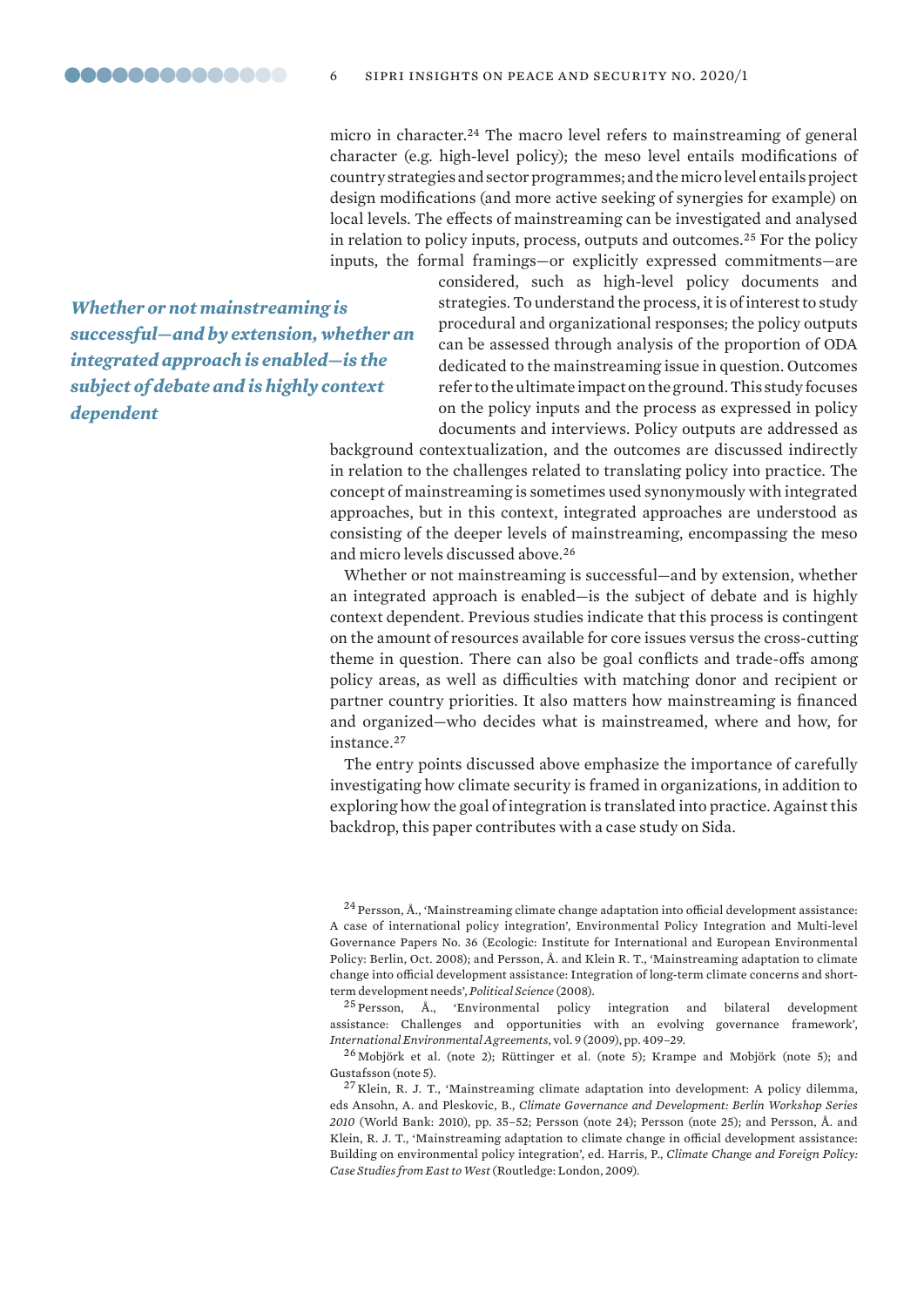# III. Materials and methods

The study is based on analysis of documents, interviews and a workshop. The documents included 14 general documents and high-level policies from the Swedish government and Sida, such as letters of appropriation and annual reports for the years 2015–19 as well as current country and regional results strategies. Additional documents were explicitly related to the two policy areas of environment and climate, and peace, conflict and security at Sida. There were 11 documents for the area of peace, conflict and security, including overarching strategies, national plans, thematic overviews and toolbox documents. There were 27 documents for the area of environment and climate, including overarching strategies, thematic overviews, guides and toolbox documents. The analysis was conducted during late 2018 and early 2019. Documents from other policy areas at Sida would also be of relevance to analyse in relation to Sida's capacity to handle climaterelated security risks. However, for this study, the focus was limited to the integration of the two policy areas of environment and climate, and peace, conflict and security.

To broaden the analysis, 15 interviews were conducted (24 people in total) with staff at Sida's headquarters (HQ) in Stockholm and at Swedish embassies in Ethiopia, Kenya, Somalia, Sudan and regionally, mainly during early 2019. The interviewees were policy specialists, programme officers, heads of department and heads of cooperation in embassies who worked with either environment and climate, or peace, conflict and security (or both), or who had a responsibility for both areas at an embassy or a unit at Sida HQ. The interviews were semi-structured in form, ran for about an hour each and were all built on the same set of questions.<sup>28</sup>

The questions explored the informants' views on: (*a*) the relationship between environment and climate, and peace, conflict and security; (*b*) how they worked with integrating each perspective in their area of work; and (*c*) what organizational structures and support existed to

enable integrative work. Interviewees were then asked to provide examples of projects and programmes that they considered integrated both perspectives in interesting ways and why. Due to respondent time restrictions, richer material was obtained for some contexts than for others; however, several of the people interviewed at Sida HQ also had experience from work and management in Eastern Africa. Their experience provided a relevant picture in relation to the purpose and research questions. The interviews have been coded, but references show whether the person was working at Sida HQ or at an embassy.

A workshop with Sida staff was also organized in October 2019 (seven people attended, including two lead policy specialists). The aim was to present and discuss the preliminary results of the study, enabling feedback and deepening of the study's core findings.

This paper now continues with an empirical part, which is organized thematically and reflects the research questions, focusing on framings,

*The focus was limited to the integration of the two policy areas of environment and climate, and peace, conflict and security*

<sup>28</sup> Kvale, S. and S. Brinkmann, *The Qualitative Research Interview* [Den Kvalitativa Forskningsintervjun] (Studentlitteratur: 2009).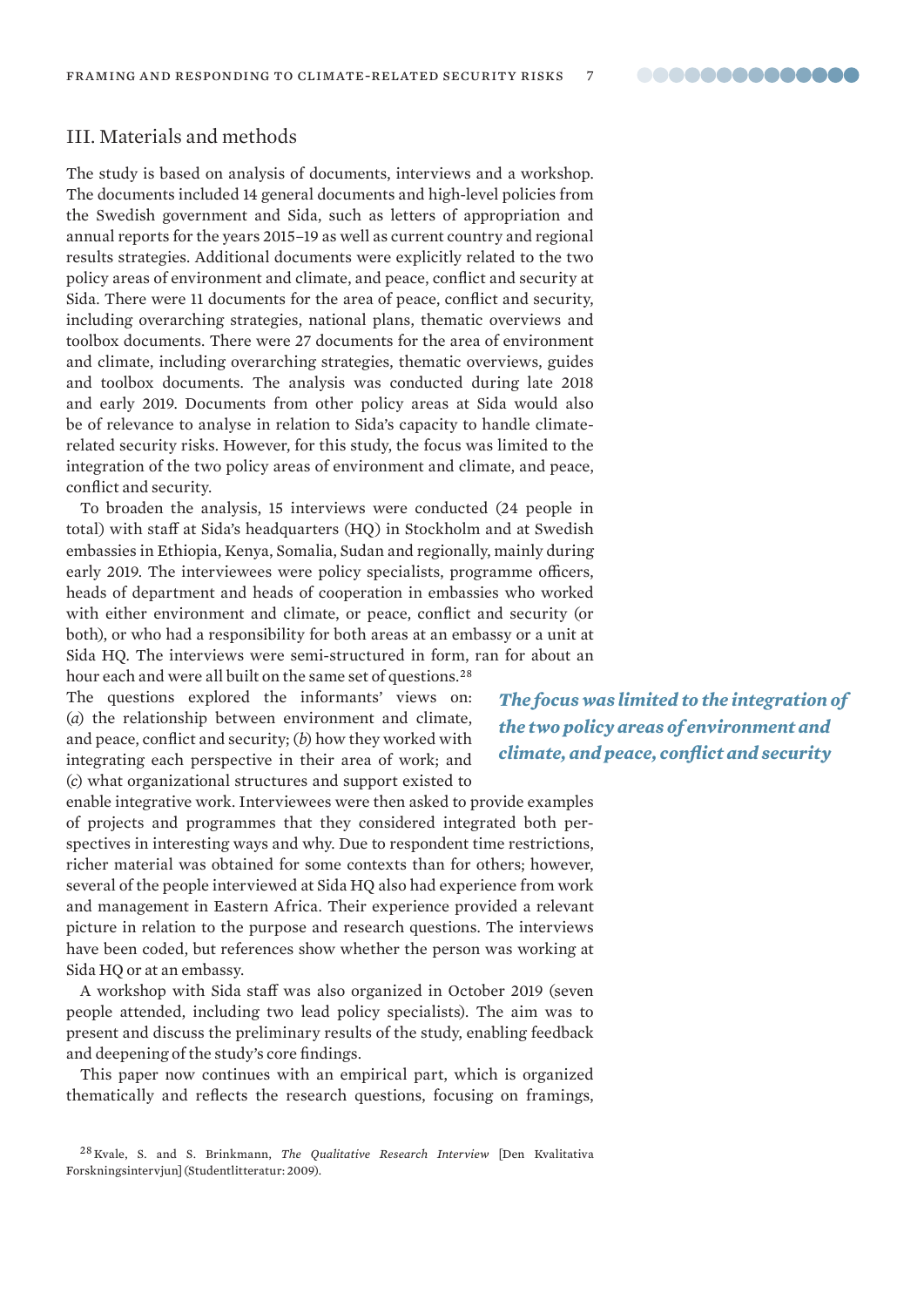organization and responses to climate-related security risks within Sida. The study's findings are described, previous research related to, and the challenges and opportunities of an integrated approach identified.

# IV. Multiple framings and a diversity of concepts

A diversity of concepts of relevance to climate-related security risks are in use at Sida, including: peace, conflict, security, human security, environment, climate, resilience, risk and a 'triple nexus'. Which concepts are used and how depends on what strategy and policy area are in focus, the organizational unit and the staff area of expertise. The different uses and interpretations of these concepts are underpinned by how high-level documents are formulated, and they address integration of all four perspectives in a general and macro-level manner. There has been an increase in references to integration of perspectives from 2015 and onwards in government directives to Sida. However, discussions about combined climate and conflict risks or guidelines relating to the implementation of integration are generally absent.

In the documents specifically related to peace, conflict and security, gender is much more explicitly integrated than environment and climate. Equitable distribution of resources is portrayed as one of the eight pillars of peace, and food security is presented as something that can negatively affect conflicts. However, environment and climate is not usually discussed more

*It is more common for environment and climate as well as peace, conflict and security to refer to gender equality than to one another*

broadly other than in general reference to the integration policy. Sustainability and resilience are generally portrayed as enabling peace, and peace is seen as key for enabling sustainable development. In the documents specifically related to environment and climate, gender, peace and security aspects tend to be mentioned explicitly, but predominately on a relatively general level. Annual reports

review the thematic perspectives, but how much each theme includes references to the other three varies considerably. It is more common for environment and climate as well as peace, conflict and security to refer to gender equality than to one another.

The diversity of concepts and interpretations presents challenges and opportunities, internally as well as externally in relation to other aid actors and partner organizations. Internally, the diversity reflects historic and current tensions among the different areas of operation, as exemplified by the following quote from an interview:

If conflict is in the meeting title, a certain group of people show up. If there's environment and climate, another group of people come. If both environment and conflict is the title, no humanitarian people show up. If you have resilience and risk, nobody comes, or maybe some humanitarian people. Conflict and climate are still kind of separate. Your background and terminology determine a lot.<sup>29</sup>

Although the statement above was made with humour, it illustrates the existence of silos that several interviewees mentioned. At the same time,

<sup>29</sup> Interview no. 5, Sida HQ.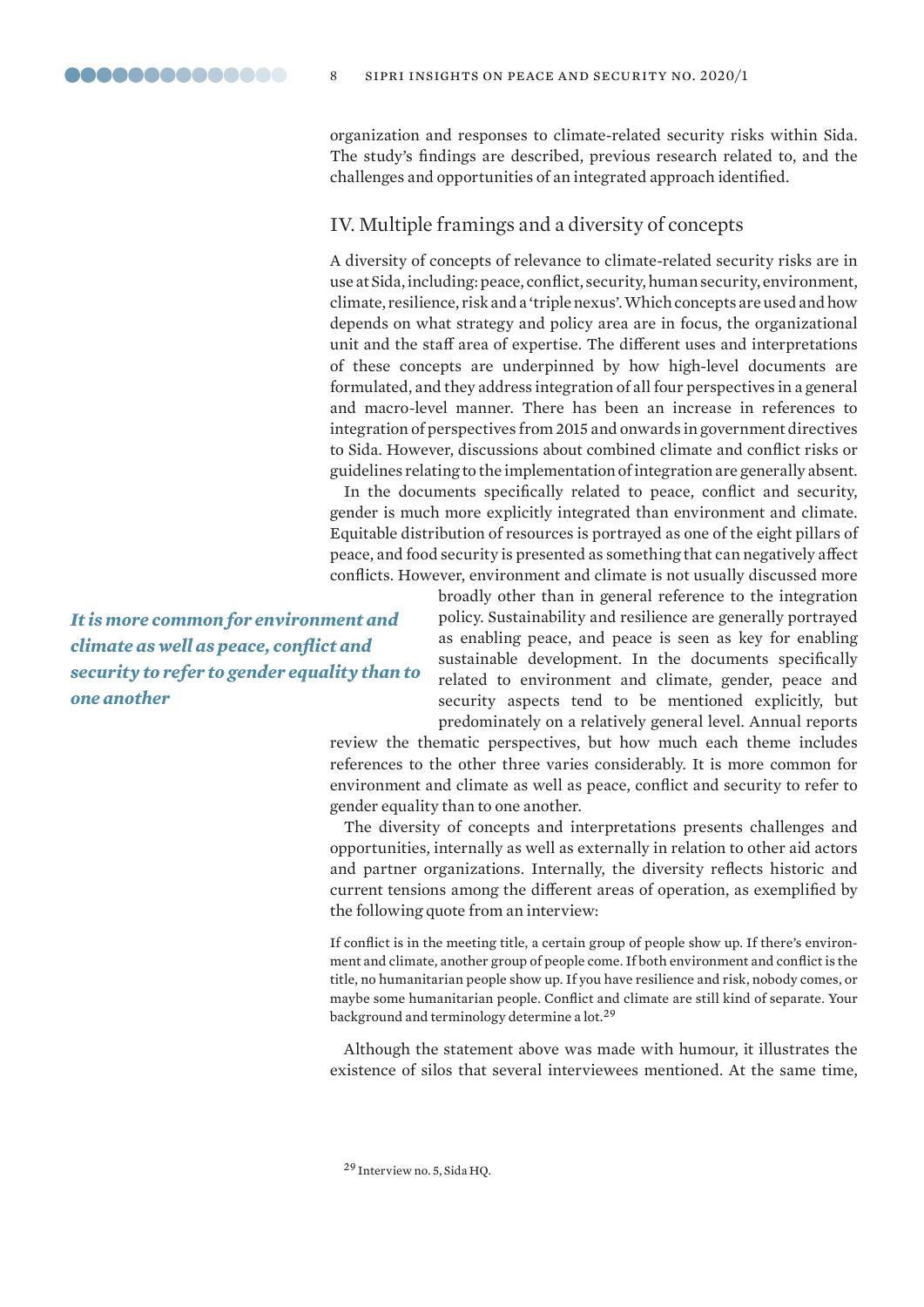several staff interviewed maintained that collaboration and integration is increasing.<sup>30</sup>

This multiplicity of concepts is echoed in other studies on climate security.<sup>31</sup> Such diversity per se is not necessarily considered a problem, and can sometimes even be productive. This is particularly the case when Sida collaborates with external partners that also employ a variety of concepts and definitions. Being able to adjust and embrace the complexity can be important for efficiency and ownership.<sup>32</sup> Some interviewees emphasized that priorities need to be made when it comes to concepts used, as diversity can also create problems. Having unclear concepts and overlaps is something that can be traced in the broader aid architecture, some argued, creating unnecessary positioning where there could be extended synergies instead.<sup>33</sup>

A concept often used at Sida of relevance to the handling of climaterelated security risks is the triple nexus. This is part of the UN 'New Way of Working', and is about increasing the links among humanitarian aid, peace and development, towards shared outcomes, including resilience.<sup>34</sup> Although some interviewees who worked with peace, conflict and security explained that the triple nexus includes a resilience perspective, some of the interviewees who mainly worked with environment and climate did not consider their area as being included.<sup>35</sup> Several different understandings of central concepts coexist together, and ideas about the overlap among policy areas differ.

Several interviewees thought that resilience has the potential to become a unifying concept for Sida's work on integrating different perspectives and therefore also its work on climate-related security risks.<sup>36</sup> However, some interviewees claimed resilience seems to be mostly associated with environment and climate (and sometimes also with humanitarian aid) and less with peace, conflict and security, even though Sida considers peace,

conflict and security to be an important part of resilience work.<sup>37</sup> Resilience is a flexible concept, which means that it can be understood in multiple ways depending on context. The Swedish word used to denote resilience at Sida is 'motståndskraft', which in English is translated as 'resistance'. The Swedish translation evidently causes some confusion, and some consider it as reflective of the

*Several interviewees thought that resilience has the potential to become a unifying concept for Sida's work on integrating different perspectives*

early stages of the resilience debate. A 2019 report by the Swedish National Audit Office points out there are different definitions of resilience in different documents.<sup>38</sup> Some interviewees suggested that resilience against crises and catastrophes needs to explicitly encompass all crises and catastrophes, not just those related to environment and climate. In this regard, risk was also considered a productive entry point that could enable a broader interpretation of resilience:<sup>39</sup>

<sup>36</sup> Interview no. 4, Sida HQ; Interview no. 5, Sida HQ; and Interview no. 10, Sida HQ.

<sup>37</sup> Interview no. 4, Sida HQ; and Interview no. 5, Sida HQ.

<sup>38</sup> Swedish National Audit Office, 'Sidas humanitära bistånd och långsiktiga utvecklingssamarbete: Förutsättningar för samverkan' [[Sida's humanitarian aid and long-term](https://www.riksrevisionen.se/en/audit-reports/audit-reports/2019/sidas-humanitarian-aid-and-long-term-development-cooperation---prerequisites-for-collaboration.html)  [development cooperation: Prerequisites for collaboration](https://www.riksrevisionen.se/en/audit-reports/audit-reports/2019/sidas-humanitarian-aid-and-long-term-development-cooperation---prerequisites-for-collaboration.html)], (Swedish National Audit Office: Stockholm, 2019), pp. 10, 16.

<sup>39</sup> Interview no. 5, Sida HQ; and Interview no. 8, Sida HQ.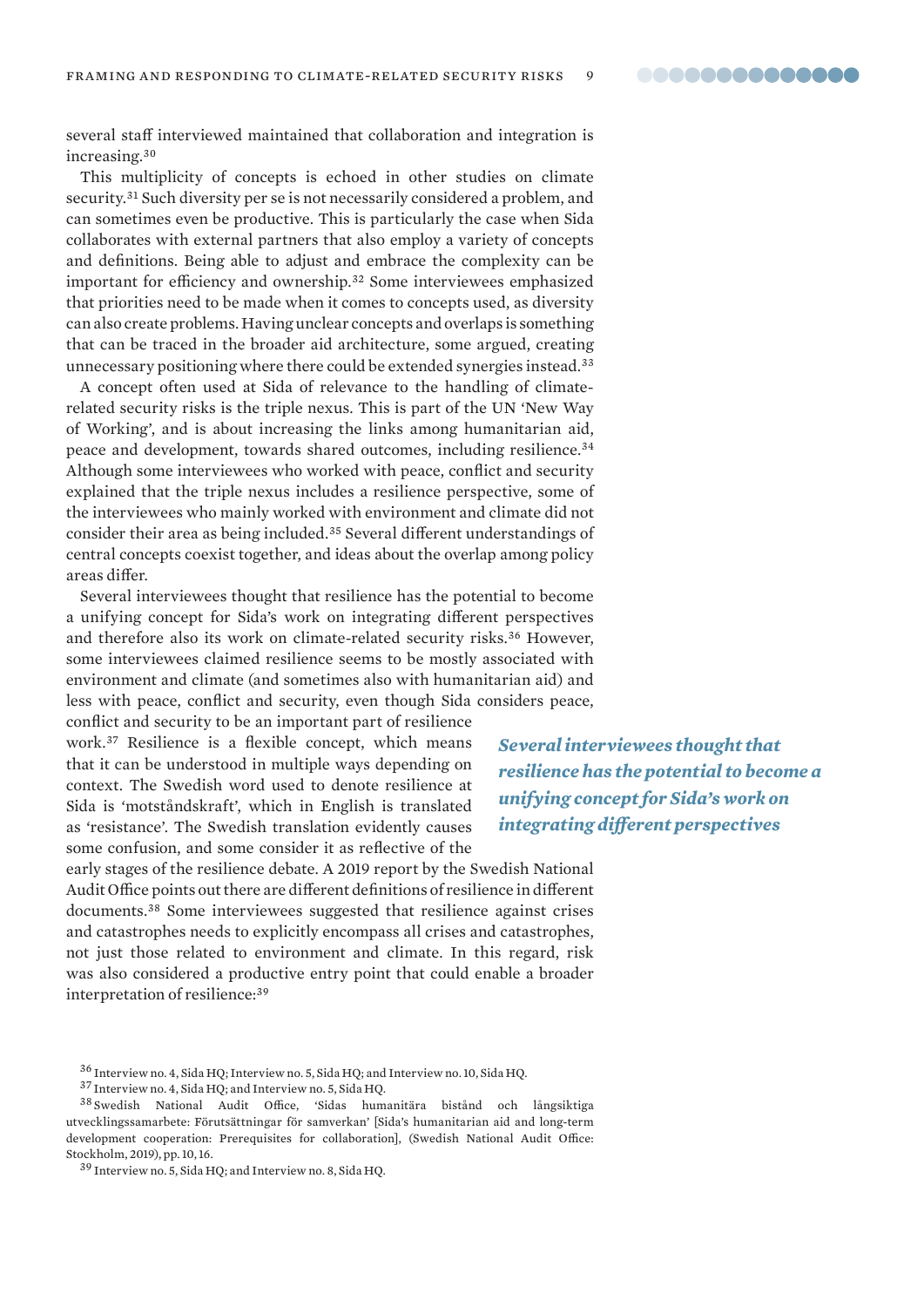Resilience has to be discussed; today it is mostly associated with environment and climate. Those who work with environment and climate should look more at disaster risk reduction and those who work with conflict should link peacebuilding to resilience.<sup>40</sup>

Sida staff interviewed at Sida HQ and at embassies tended to understand and describe climate change as a multiplier of negative effects related to environmental change and the management of natural resources. The connections between climate change and security challenges were portrayed as being apparent to the staff working with Eastern Africa (some of who also worked with the Sahel region). Water and water resource management was

*Diversity still prevails in terms of what concepts are considered central for understanding the climate–conflict overlap*

perceived as one of the biggest challenges at present, and was considered a good example of how climate and conflict can relate to one another. As the interviewed Sida staff saw it, the intensity and unpredictability of, most notably, droughts and floods have changed. This adds to already existing challenges with awareness, adaptive capacities, water management and food security.<sup>41</sup> The interviewed embassy staff tended

to focus more on institutional architecture and practical opportunities and challenges rather than concepts and definitions. They nonetheless mentioned resilience, the New Way of Working and the triple nexus as broad and useful points of departure for working with climate-related security risks and as being important for all the perspectives in conjunction with the increased coordination between humanitarian aid and development cooperation.<sup>42</sup>

In a study focusing on Sida's counterpart in the UK, the Department for International Development, Boas and Rothe conclude that while climateresilience storylines can be 'diverse and messy', the concept has been productive specifically because of its flexibility, enabling many different actors to relate to it.<sup>43</sup> They maintain that resilience acknowledges complexity and uncertainty and disconnects from alarmist tones, turning the prevention of climate-related conflict into a broader societal endeavour that enables a more bottom-up approach.<sup>44</sup> Old climate conflict storylines have not been replaced, but rather merged with new ones and rearticulated in light of resilience discourse.<sup>45</sup> The situation seems similar at Sida in the sense that old concepts are being rearticulated in light of new ones, but diversity still prevails in terms of what concepts are considered central for understanding the climate–conflict overlap.

# V. Enabling (dis)integration? Organization and support for working across silos

As the previous chapter discussed, the way concepts are interpreted in an institutional setting is partly dependent on how individuals relate these

<sup>40</sup> Interview no. 5, Sida HQ.

<sup>41</sup> Interview no. 6, Sida HQ; Interview no. 9, Sida HQ; Interview no. 5, Sida HQ; and Interview no. 11, Embassy.

<sup>&</sup>lt;sup>42</sup> Interview no. 11, Embassy; and Interview no. 14, Embassy.

<sup>43</sup> Boas and Rothe (note 17), pp. 613–32; and Ruszczyk, H. A., 'Ambivalence towards discourse of disaster resilience', *Disasters*, vol. 43, no. 4 (2019), pp. 818−39.

<sup>44</sup> Boas and Rothe (note 17), p. 622.

<sup>45</sup> Boas and Rothe (note 17), pp. 616–17.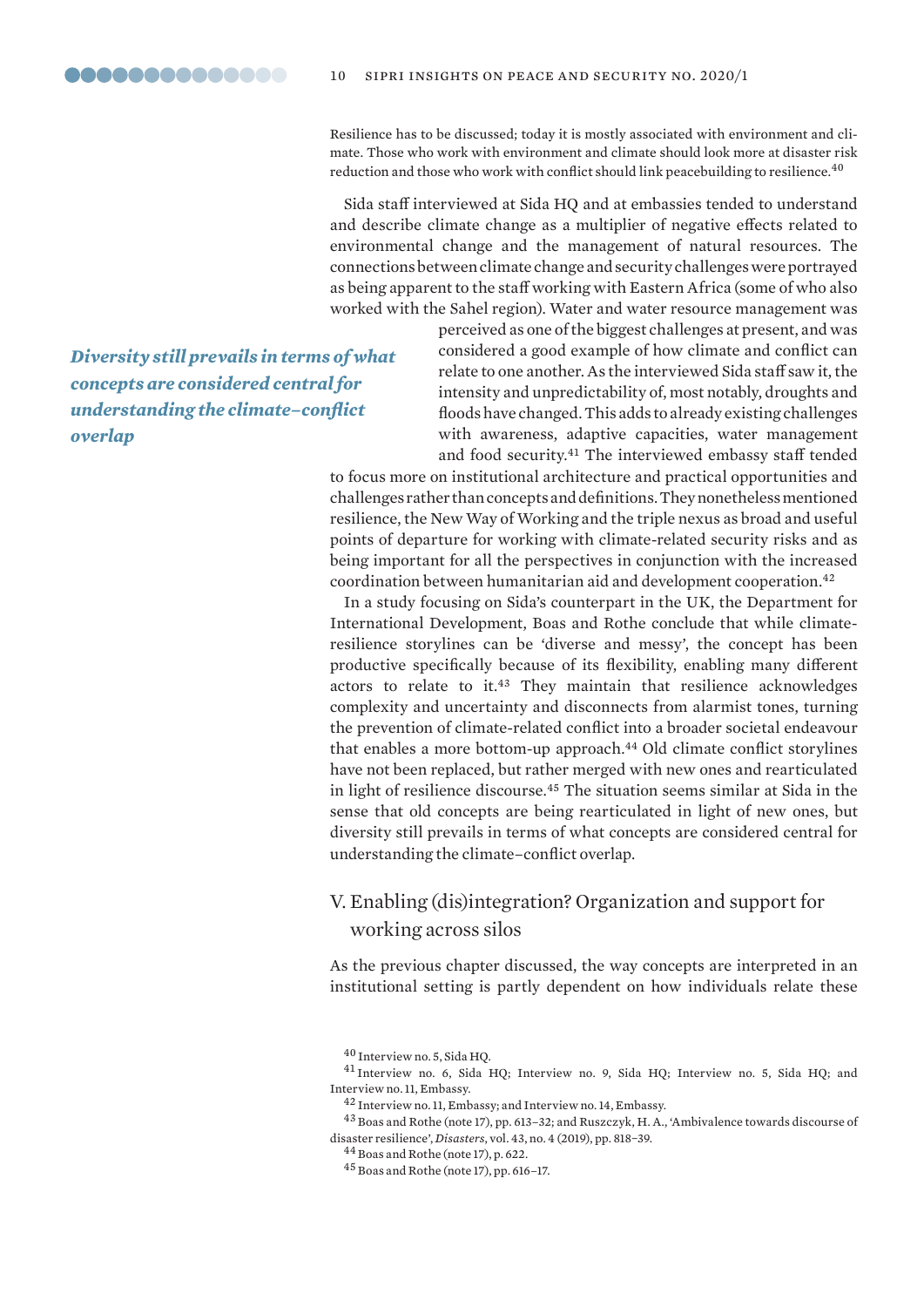concepts to already established routines.<sup>46</sup> To understand how specific concepts are framed in an organization, it is necessary to consider the institutional architecture of relevance to the organization. While the directive update in 2015 is a relatively recent development, an integrated approach, or mainstreaming, is far from a new phenomenon at Sida. Moreover, the agency has worked with peace, conflict and security, as well as environment and climate, for decades, albeit with different central concepts in focus.<sup>47</sup> Environment has been part of the central goals since 1988. Peace, conflict and security has been on the agenda since 1999, but joined as a perspective in 2015 when more central thematic resources were made available to the area.<sup>48</sup> This chapter begins by outlining examples of reports that have targeted the intersection between environment and climate and conflict at Sida, followed by a discussion about organizational preconditions and the role of knowledge.

In the mid-2000s there was a growing debate internationally on whether and how climate change was linked to violent conflict. Sida also showed interest in this, and commissioned a study on the topic.<sup>49</sup> The report emphasizes that vulnerability to climate change is determined by exposure, sensitivity and adaptive capacity, and that climate change increases the risk

of undermining peace and security to a greater extent when there is political instability and poor governance.<sup>50</sup> The report concludes that 'conflict-sensitive climate change policies can actively promote peacebuilding, and that climate-proof peacebuilding and development policies can

# *Mainstreaming ambitions at Sida has generally been difficult to implement fully and evenly*

be effective climate change adaptation policies'.<sup>51</sup> The report recommends that international frameworks on peacebuilding, development, adaptation and disaster management should be linked so as to improve coordination with regional and subregional groupings. This would help to address climate and environmental changes in conjunction with other development goals and prioritize adaptation over mitigation in fragile states.<sup>52</sup>

Sida emphasized this interconnectedness of climate and environment with other goals in 2010, including potential indicators for different sectors.<sup>53</sup> However, mainstreaming ambitions at Sida has generally been difficult to implement fully and evenly. This is also the case for gender, which has been mainstreamed the longest. Reasons for this include competition among policies and perspectives, lack of adequate management, monitoring and follow-up, lack of—or varying—knowledge and competence about each policy area as well as varying levels of engagement/interest.<sup>54</sup> 'Mainstreaming fatigue' can also occur when there are too many per-

<sup>48</sup> Bryld, E. et al., 'Evaluation of Sida's support to peacebuilding in conflict and post-conflict contexts', Synthesis report, Sida Evaluation 2019:1 (Sida: 2019).

<sup>49</sup> Smith, D. and Vivekananda, J., 'A climate of conflict', Sida International Alert (Sida: Feb. 2008).

<sup>50</sup> Smith and Vivekananda (note 49), pp. 7–8, 15.

<sup>52</sup> Smith and Vivekananda (note 49), pp. 9–10.

<sup>53</sup> Sida, 'Environmental and climate change indicators: Guidance at country and sector level', (Department for Policy Support, Sida: Oct. 2010).

<sup>54</sup> Uggla (note 5); Bjarnegård, E. and Uggla, F., 'Putting priority into practice: Sida's implementation of its plan for gender integration', EBA report 2018:07 (Expert Group for Aid Studies: 2018); and

<sup>46</sup> Boas and Rothe (note 17), pp. 613–32.

<sup>47</sup> Organisation for Economic Co-operation and Development (OECD), *OECD Development Co-operation Peer Reviews: Sweden 2019* (OECD Publishing: Paris, 2019).

<sup>51</sup> Smith and Vivekananda (note 49), pp. 22, 51.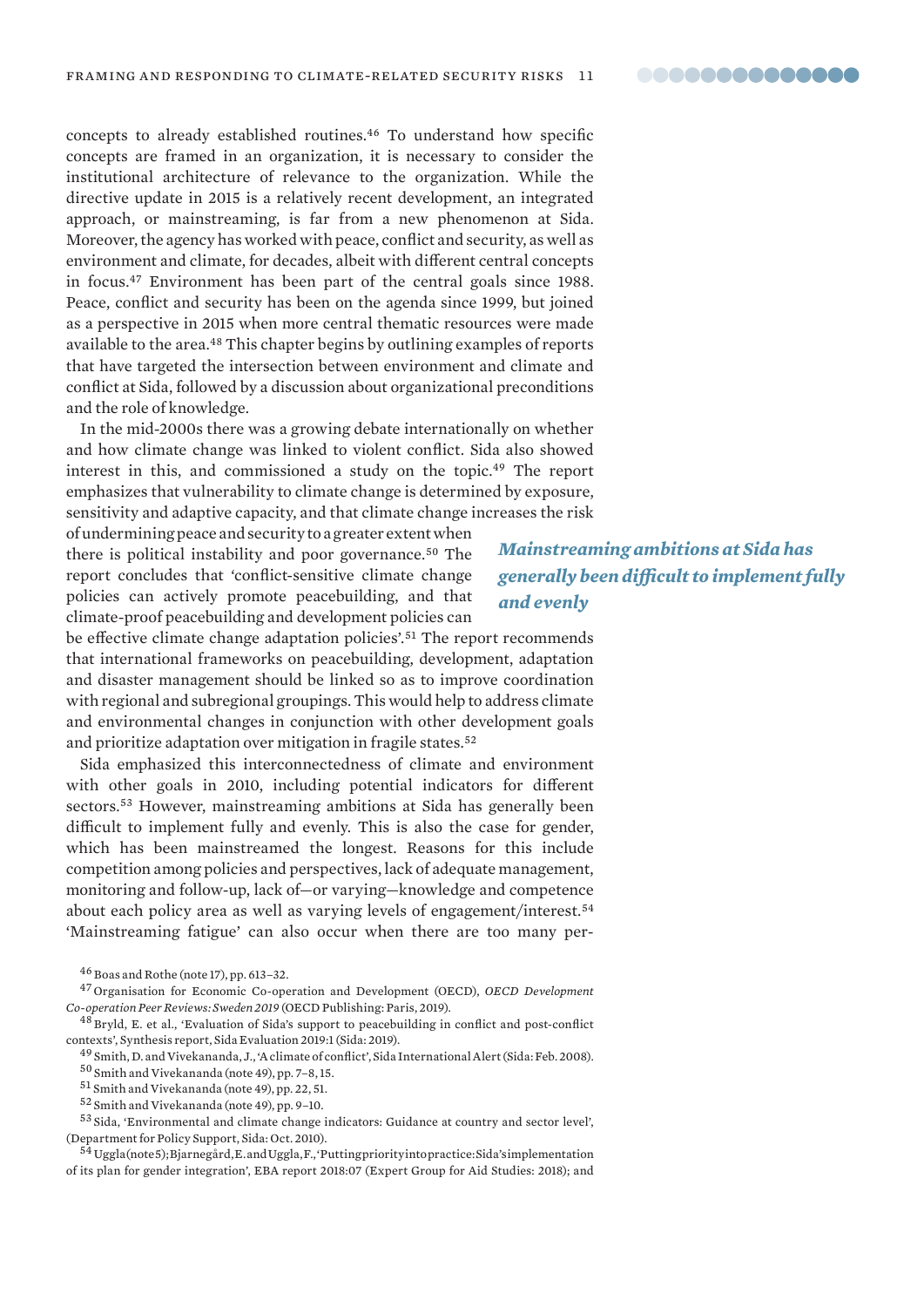spectives or issues to integrate. This was also raised by the Organisation for Economic Co-operation and Development (OECD) Development Assistance Committee (DAC) evaluation of Sida in 2019, recognizing the many strategies:

While strategies individually are aligned to the policy framework, there are not clear connections among them and this can result in duplication of funding to partners and lost opportunities to create synergies.<sup>55</sup>

Sida commissioned a report on the relationship between climate change and violent conflict in 2017. That report reviews knowledge on the links between climate change and conflict, and discusses experiences from Sida and the Swedish MFA.<sup>56</sup> It concludes that the effects of climate change will grow in magnitude, but that consequences in space and time are difficult to predict. Furthermore, the report finds that while the two policy areas had not yet been systematically integrated, several interventions of relevance were already being undertaken on a country level and in regions. Sida was recommended to ensure that policies and strategies include good governance, and interaction among sectors and policy areas, while also addressing risks of maladaptation.

#### **Organizational preconditions: Pockets of integration**

While Sida has engaged in the overlap between the two policy areas, as discussed above, it does not have a unit or other institutional configuration aimed specifically at addressing combined climate and conflict challenges. Sida's approach has been that all policy areas and corresponding units have to integrate the four perspectives into all its operations. Each perspective has a lead policy specialist centrally at Sida; there are also expert advisors

*'Mainstreaming fatigue' can also occur when there are too many perspectives or issues to integrate*

on each perspective employed at the different departments and units of Sida as well as at Swedish embassies. The expert advisors collaborate with the lead policy specialists within each perspective and with each other to various degrees.<sup>57</sup> Some staff have an explicit task to work with integration of

more than one perspective, and Sida has recently recruited staff to work at the embassies with an explicit task to bridge humanitarian aid and development cooperation within the resilience programmes in the Sahel and the Horn of Africa. There are programme officers who focus broadly on resilience as part of their tasks, but the departments at Sida have slightly different ways of working.<sup>58</sup>

The position of lead policy specialist for peace and security has existed since shortly after the 2015 decision to integrate both (and other) perspectives into all operations, while the lead policy specialist for environment and climate has existed for longer.<sup>59</sup> Tasks of the lead policy specialists include

Persson, Å. and Klein, R. T. (2009), 'Environment and climate change integration in Sida's development cooperation: An overview', Sida Studies in Evaluation 2019:2 (Sida: 2019).

<sup>56</sup> Schaar, J., 'The relationship between climate change and violent conflict', Green tool box/ peace and security tool box: Working paper (Sida: 2017).

<sup>58</sup> Interview no. 5, Sida HQ; and Interview no. 6, Sida HQ. See also Sida, 'Evaluation at Sida: Annual report 2018', Sida 2019:1 (Sida: 2019), p. 7.

<sup>59</sup> Persson and Klein (note 54), p. 7.

 $55$  OECD (note 47).

<sup>57</sup> Interview no. 7, Sida HQ; and Interview no. 12, Embassy.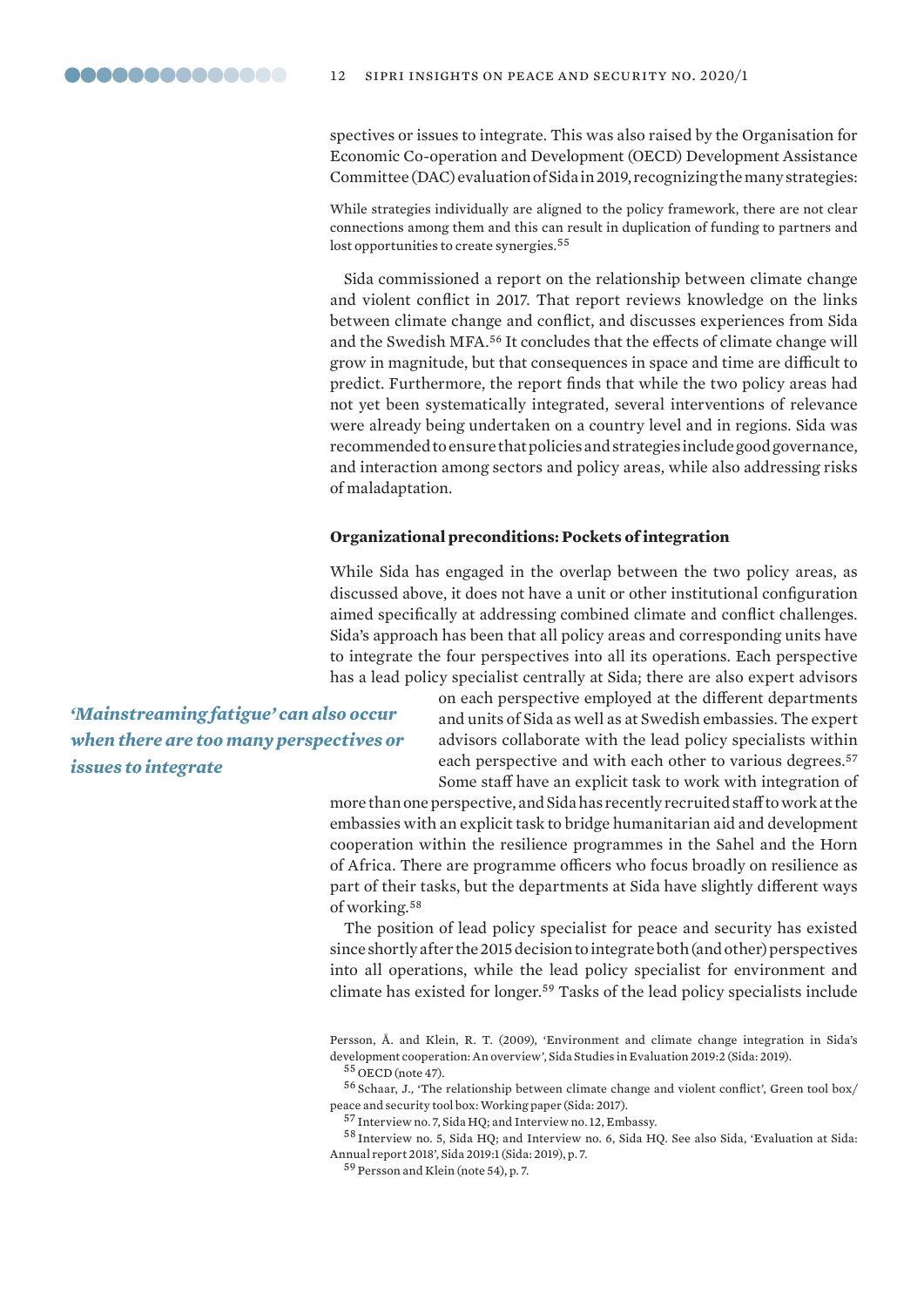to: support Sida's internal work through networks and development of support materials (e.g. toolbox documents); prepare materials for the General Director, the Swedish MFA and the Swedish Government; represent

the agency externally; and create good preconditions for integration of their perspectives. One key challenge is therefore to determine which work should be done on what level to achieve sufficient breadth and specialization. Some aspects of the integration of perspectives are reasonable to discuss on a portfolio level while preparing for new country strategies for example; others are aspects best discussed

*One key challenge is to determine which work should be done on what level to achieve sufficient breadth and specialization*

when preparing concrete initiatives.<sup>60</sup> Previous studies have analysed how 'portfolio screening' has been used as a way to analyse the extent to which development activities address cross-cutting issue areas and also to identify opportunities for future projects or programmes.<sup>61</sup>

The lead policy specialists have found that the 2015 decision improved the preconditions for integrated work and collaboration between environment and climate, and peace, conflict and security. At the same time, the resources allocated to their type of work has been reduced, and they considered it difficult to achieve breadth and depth consistently. Usually, efforts have to be made in shorter intense working periods, such as when collaboration is required through, for example, thematic reports to the Swedish MFA. Other interviewed staff reflected along a similar logic: time for systematic and long-term integration work is lacking, and several interviewees were of the opinion that the administrative allocation is too small in relation to the large volume of money and activity being managed.<sup>62</sup> A similar conclusion was drawn in the 2019 OECD DAC evaluation of Swedish development cooperation, which states that Sida is understaffed in relation to its growing ODA budget, not least in relation to the area of environment and climate change.<sup>63</sup> It is relevant to mention here that Sida's administrative allocation has been increased significantly for 2020.

Resistance against integration of perspectives may be encountered when there is a lack of resources and expertise, or when the most important issue to focus on in the strategies (e.g. strategy goals or horizontal perspectives) is unclear.<sup>64</sup> Furthermore, Sida's decentralized model of development cooperation entails that embassies are relatively autonomous; for example, they demand different kinds of support from Sida HQ depending on the management, strategies and staff profiles. There tends to be more exchange and dialogue in the work with preparing strategies for example, but less so in the operationalization.<sup>65</sup> This also means that Sida HQ has different and

 $^{60}\!$  This was also raised in Interview no. 4, Sida HQ.

<sup>61</sup> For example, Klein, R. J. T. et al., 'Portfolio screening to support the mainstreaming of adaptation to climate change into development assistance', *Climatic Change*, vol. 84, no. 1 (2007), pp. 23–44.

<sup>62</sup> Interview no. 1, Sida HQ; Interview no. 6, Sida HQ; Interview no. 2, Sida HQ; Interview no. 3, Sida HQ; and Interview no. 9, Sida HQ.

 $63$  OECD (note 47).

<sup>64</sup> Interview no. 1, Sida HQ.

 $^{65}$  One way for Sida HQ to complement and support the operationalization is to 'boost' embassies with a temporary competence team on a certain theme; this is something that has been tested only recently.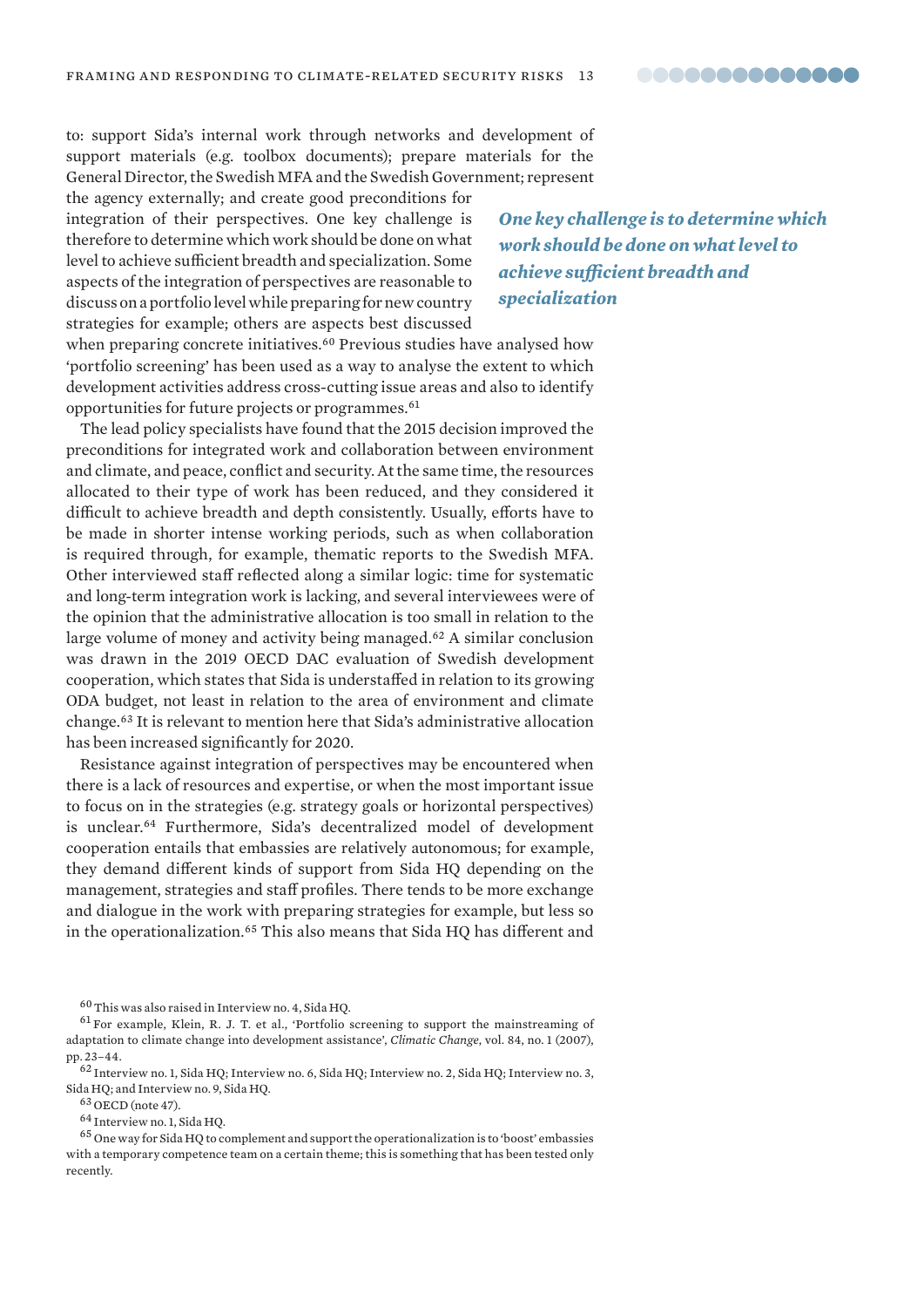sometimes limited ability to steer and support the integration of perspectives on a country level.<sup>66</sup>

As in the case with Sida, other development organizations also face challenges concerning organizational preconditions. A study of development organizations in Germany, the Netherlands and the UK shows that shared challenges in achieving effective integration of climate and conflict included, for example, lack of coordination among different policy areas and lack of sufficient expertise.<sup>67</sup>

## **Capacities for climate and conflict integration: generalist knowledge versus expertise**

In addition to lack of sufficient resources and adequate organizational structures and routines, lack of knowledge is considered one of the obstacles for integrative work.68 Some interviewees expressed that there is a deepseated tradition of expertise at Sida which values in-depth knowledge coupled with specific perspectives or associated subareas. This is something that

*There is a tension regarding in-house knowledge versus external expertise in this sense*

can hamper the ability to bridge different areas of expertise, enabling integration among the four perspectives.<sup>69</sup> The interviewees generally maintained that in addition to in-depth expertise, it is important to have sufficient knowledge about all four perspectives and both policy areas (environment and climate, and peace, conflict and security)

in focus to be able to see the connections among them. Working in teams is something that helps develop relevant knowledge, but the demands on knowledge are perceived to have increased.<sup>70</sup> Although there seems to be considerable interest in learning more about the perspectives that are not people's original area of expertise, the experience of interviewed staff was that there is too little time for integrative work.

Sida has one external help desk for environment and climate, and one for peace, conflict and security. Not all interviewees have used the help desks, but those that have considered them useful, especially given the constraints on expertise and time discussed above. However, some interviewees would like the staff of the two help desks to interact more with one another to increase integration. The knowledge that the help desks assist with does not generally include integration with the other perspectives; instead, contextualization and practical application is up to Sida.<sup>71</sup> There is a tension regarding in-house knowledge versus external expertise in this sense. On the one hand, help desks are considered a necessary complement as Sida cannot have all expertise in-house all the time. On the other hand, the contextualization can suffer when the knowledge is not from within Sida. Some interviewees claimed that help desks cannot and should not replace internal knowledge.<sup>72</sup> This implies that Sida ought to strengthen its in-house

<sup>70</sup> Interview no. 9, Sida HQ.

<sup>66</sup>Workshop, SIPRI, 21 Oct. 2019.

<sup>67</sup> Gustafsson (note 5), p. 59.

<sup>68</sup> Gustafsson (note 5), pp. 58–59.

<sup>69</sup> Interview no. 3, Sida HQ; Interview no. 9, Sida HQ; and Workshop, SIPRI, 21 Oct. 2019.

<sup>71</sup> Interview no. 10, Sida HQ.

<sup>72</sup> Interview no. 4, Sida HQ; and Interview no. 7, Sida HQ.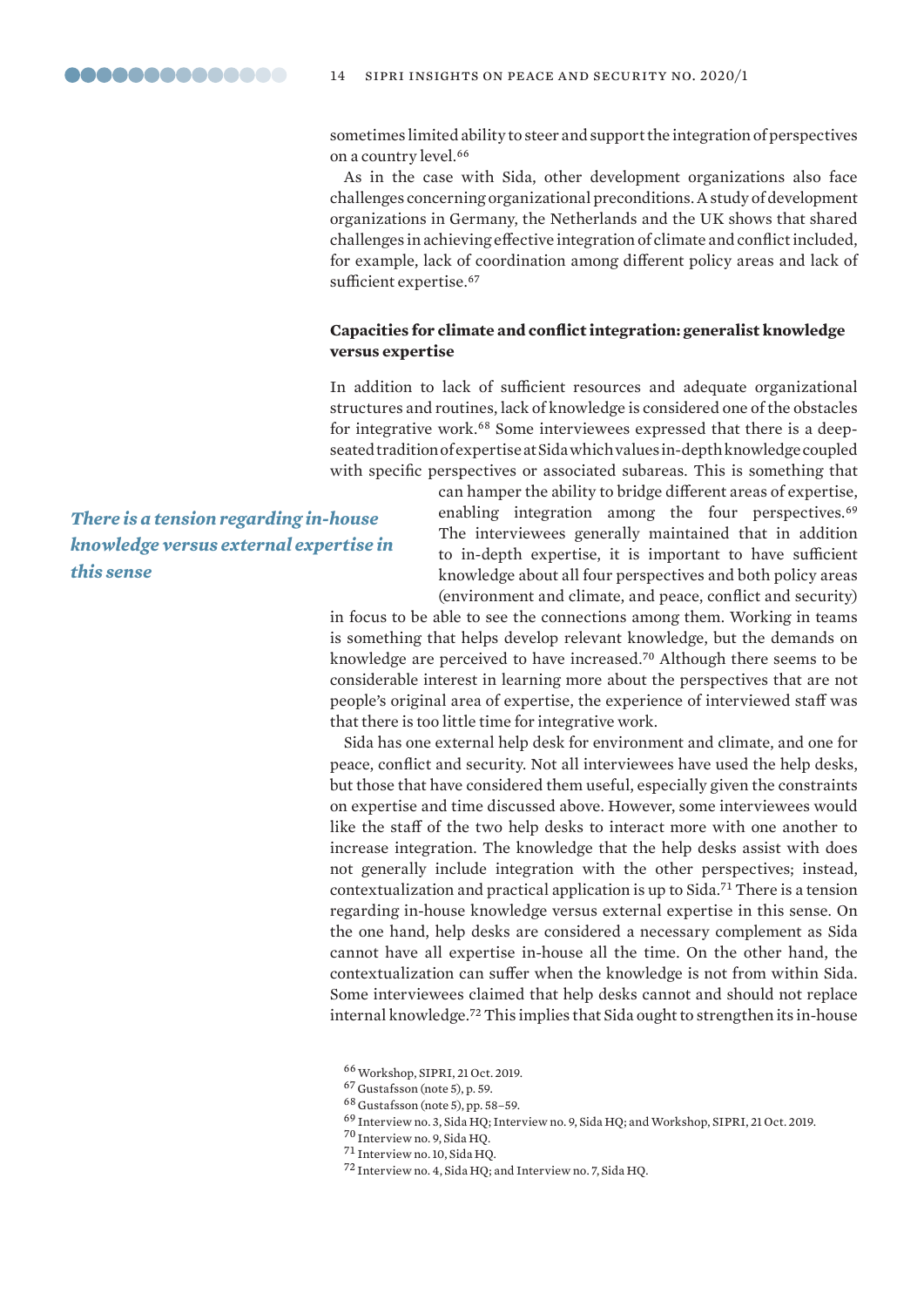

knowledge. This was also raised in the 2019 evaluation by the OECD DAC, which concludes that Sida is, in part, too dependent on external help desks and should work to ensure internal capacity development, not least within environment and climate change.<sup>73</sup>

# VI. Translating policy into practice

High-level policies in development organizations sometimes include phrases underlining the importance of integration of environment and climate with peace, conflict and security. However, the translation of policy into practice on the ground varies considerably, and the quest for coordination and synergies is difficult.<sup>74</sup> A key challenge for aid organizations is to bring together the management of issue areas that tend to remain divided. The focus in this chapter is on the challenges and opportunities that arise when translating Sida's policy and strategy into practice in Eastern Africa. It looks at how issues related to environment and climate are considered in the operations concerning conflict, peace and security, and vice versa.

## **Country results strategies and their follow-up as preconditions for integrative work**

The country-specific results strategies from the Swedish MFA prescribe development cooperation efforts alongside global and regional strategies. The country strategies comprise the most concrete of the policy levels in terms of taking the next step with discussing how the perspectives overlap and interact. The results strategies for Ethiopia and Kenya run for the period 2016–20, whereas the strategies for Somalia and Sudan are newer and cover 2018–22. The regional strategy for sub-Saharan Africa runs from 2016 to 2021.

The strategies for Ethiopia and Kenya have environment and climate among their main goals; human rights and gender are also mentioned, but not conflict.<sup>75</sup> Conflict is mentioned later in the strategies, in relation to natural resources, natural disasters and famine.<sup>76</sup> The strategies for Somalia and Sudan refer to 'peaceful and inclusive societies' and 'resilience, environment, climate change and energy' as main goals, and also discuss these issues together.<sup>77</sup> Similar to the strategy for Somalia, the strategy for Sudan has goals that relate to peace and security (sustainable peace) and environment

<sup>75</sup> Government Offices of Sweden, 'Strategy for Sweden's development cooperation with Ethiopia 2016–2020' (Swedish Ministry for Foreign Affairs, Sweden: 2016), p. 2; and Government Offices of Sweden, 'Results strategy for Sweden's development cooperation with Kenya 2016–2020' (Swedish Ministry for Foreign Affairs, Sweden: 2016), p. 3.

<sup>76</sup> Government Offices of Sweden, 'Strategy for Sweden's development cooperation with Ethiopia 2016–2020' (note 75), p. 5; and Government Offices of Sweden, 'Results strategy for Sweden's development cooperation with Kenya 2016–2020' (note 75), p. 6.

<sup>77</sup> Government Offices of Sweden, 'Strategy for Sweden's development cooperation with Somalia 2018–2022' (Swedish Ministry for Foreign Affairs, Sweden: 2018). Government Offices of Sweden, 'Results strategy for Sweden's development cooperation with Sudan 2018–2022' (Swedish Ministry for Foreign Affairs, Sweden: 2018).

<sup>73</sup> OECD (note 47), p. 68.

<sup>74</sup> Gustafsson (note 5).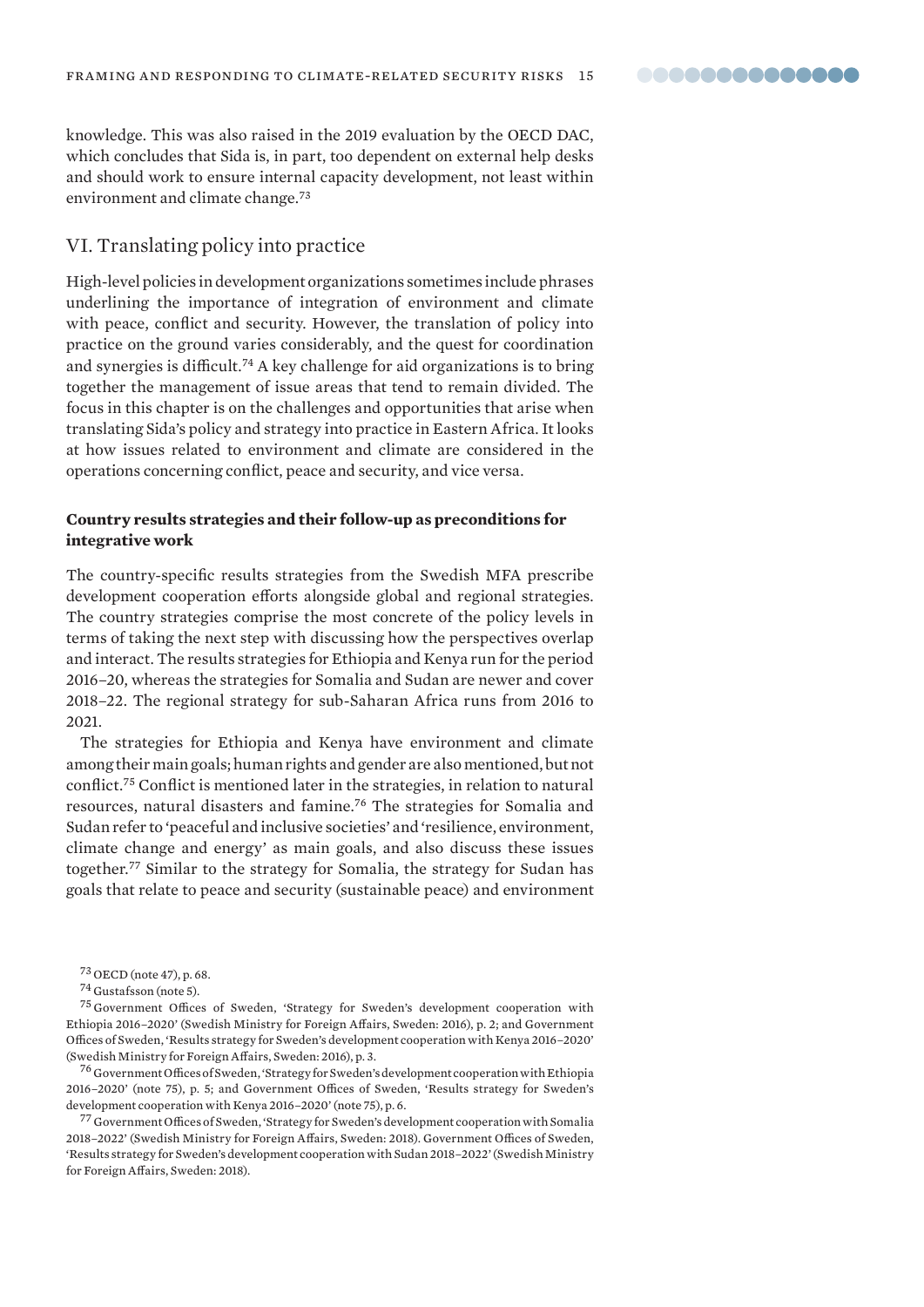and climate change (environment, climate, agriculture and energy).<sup>78</sup> In the strategy for Sudan, issues related to environment and climate change are explicitly identified as underlying causes of conflict.<sup>79</sup> The regional strategy for sub-Saharan Africa relates to all the perspectives in its goals, including 'better environment, sustainable use of natural resources, reduced climate impact and strengthened resilience to environmental impact, climate change and natural disasters' and 'human security and freedom from violence'.<sup>80</sup> The strategy also discusses these issues in integrated ways: 'Depleted natural resources and climate change, environmentally hazardous emissions and exposure to chemicals and waste puts a strain on ecosystems, on land and oceans, exacerbates livelihood opportunities and resilience, and risks creating tensions and conflicts.'<sup>81</sup>

In general, interviewed Sida staff working on Ethiopia, Kenya, Somalia and Sudan (those based at Sida HQ and at embassies) considered the results strategies to be good points of departure and guidance for their work, although there can sometimes be ambiguities about what weighs heaviest in the strategies, for example: goals or perspectives. At the same time flexibility was considered important and necessary, not least to operate in

*Alignment and clarity about concepts, goals and perspectives in the instructions and strategies strengthen preconditions for integration*

contexts with conflict and recurring humanitarian crises.<sup>82</sup> Alignment and clarity about concepts, goals and perspectives in the instructions and strategies strengthen preconditions for integration.<sup>83</sup> If not all perspectives are mentioned in the strategies, opportunities for alignment and integration are missed and recruitment may not cover all competences required for integrated work.<sup>84</sup> Staff interviewed at Sida HQ

agreed that these strategies are clear, but some maintained that an increase in their level of context specificity might facilitate perspective integration.<sup>85</sup> Several interviewees emphasized the importance of high-quality contextspecific analyses, in relation to the strategy processes and for practical work in the country context.<sup>86</sup> Local, national and regional analyses are needed that also include short- and long-term challenges. This will enable making the right priorities and tailoring efficient responses.

Monitoring, follow-up and reporting procedures also affect how policy is translated into practice. The reports that are produced to follow up the results strategies enable qualitative analysis and address the perspectives, but not necessarily their overlap. Several interviewees argued that the use

<sup>78</sup> Government Offices of Sweden, 'Results strategy for Sweden's development cooperation with Sudan 2018–2022' (note 77), p. 3.

<sup>79</sup> Government Offices of Sweden, 'Results strategy for Sweden's development cooperation with Sudan 2018–2022' (note 77), pp. 4–5.

<sup>80</sup> Government Offices of Sweden, 'Strategy for Sweden's development cooperation in sub-Saharan Africa 2016–2021' (Swedish Ministry for Foreign Affairs, Sweden: 2016), pp. 3–4.

<sup>81</sup> Government Offices of Sweden, 'Strategy for Sweden's development cooperation in sub-Saharan Africa 2016–2021' (note 80), pp. 6, 11.

<sup>82</sup> Interview no. 8, Sida HQ. This is also something the *OECD Development Cooperation Peer Review: Sweden 2019* concluded as well as Guljarani, N. and Mills, L., 'Fit for fragility? An exploration of risk stakeholders and systems inside Sida', EBA report 2019:02 (Expert Group for Aid Studies: 2019).

<sup>83</sup> Interview no. 3, Sida HQ; Interview no. 7, Sida HQ; and Interview no. 8, Sida HQ.

<sup>84</sup> Interview no. 7, Sida HQ; and Interview no. 9, Sida HQ.

<sup>85</sup>Workshop, SIPRI, 21 Oct. 2019.

<sup>86</sup> Interview no. 2, Sida HQ; Interview no. 4, Sida HQ; and Interview no. 8, Sida HQ.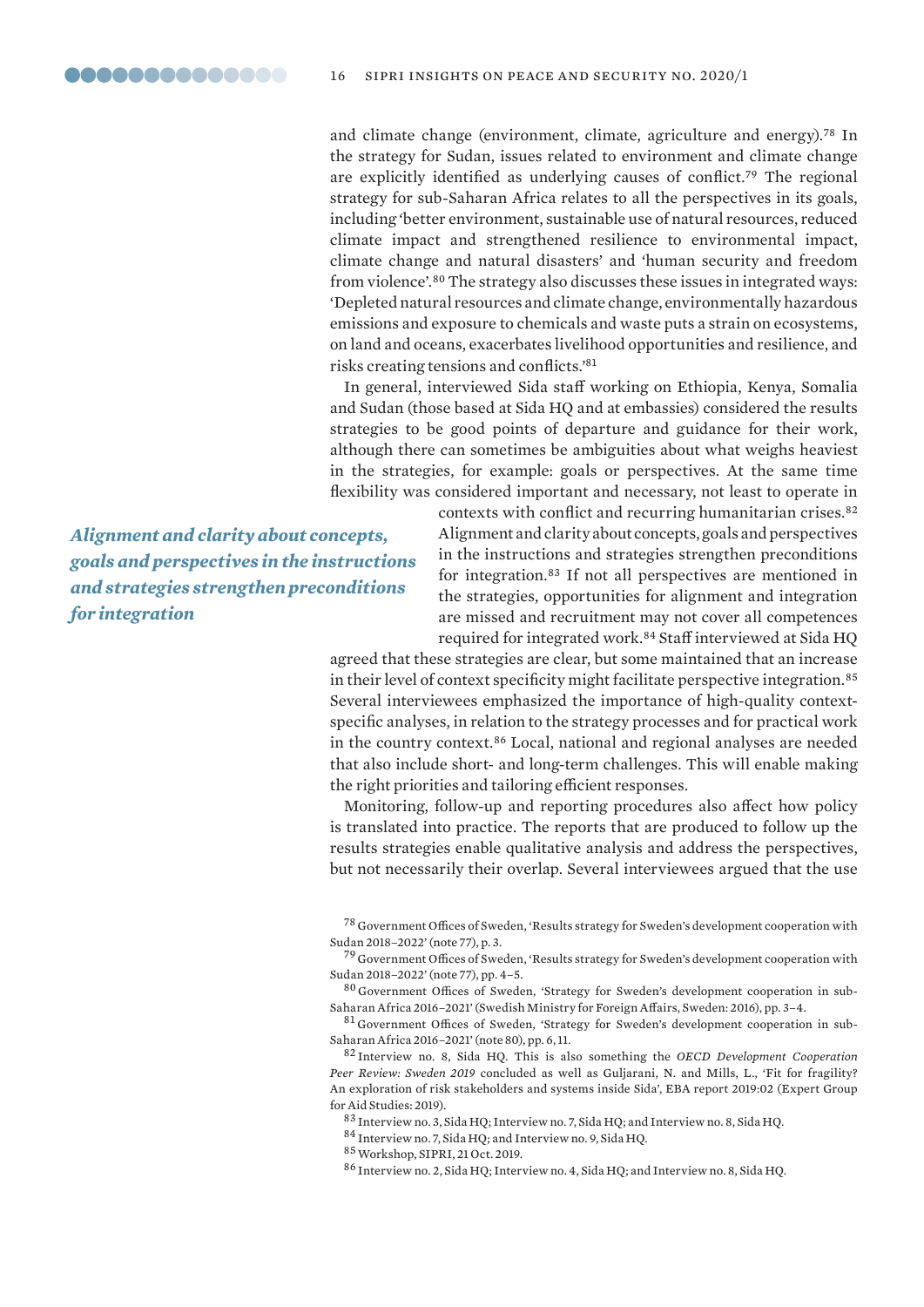of the OECD Rio Markers for environment and climate, for example, can sometimes give a misleading picture of what is done, and more serves the purpose of tracking financial flows.<sup>87</sup>

Previous studies on the application of the Rio Markers show that while ambitions with the system are good, problems include over- and underreporting as well as interpretation issues.<sup>88</sup> In addition, not all perspectives are tracked by the same systems. Environment and climate and gender equality are tracked by the OECD markers, but not conflict. More qualitative follow-up as a complement would likely benefit integration; new ways of working with indicators and regular improved follow-up dialogues could also be productive depending on the type of strategy in focus.<sup>89</sup>

#### **Working in fragile contexts: long-term ambitions versus short-term needs**

The staff interviewed worked in different country contexts: some more stable and some more fragile. The potentially greatest challenge in fragile contexts is that Sida staff are often forced to focus on short-term needs. This reduces the ability to also address the long-term goals that are necessary to handle many climate-related challenges, for example those related to agriculture.<sup>90</sup> Simultaneously working in the short and long terms and bridging across the different time horizons are well-known challenges of working on climaterelated security risks.<sup>91</sup>

Another challenge in fragile contexts can be a lack of local partners to work with, which often also creates a lack of continuity. In these situations, collaboration with larger multilateral actors becomes essential because they

have presence in the countries and access to various areas and actors.<sup>92</sup> However, this implies that Sida's priorities need to be aligned with those of the collaborating actors. Similarly, when national priorities in the partner country do not align with Sida priorities, it might also be difficult to work with the perspectives.<sup>93</sup> For example, environment

*The potentially biggest challenge in fragile contexts is that Sida staff are often forced to focus on short-term needs*

and climate may not be high on the political agenda in the partner country. At the same time, some interviewees suggested that environment and climate can be a less politically sensitive entry point to work with than conflict. Environment and climate efforts can contribute indirectly to peacebuilding,

<sup>87</sup> OECD, *OECD DAC Rio Markers for Climate Handbook* (OECD Publishing: Paris, 2016); Interview no. 3; Sida HQ; Interview no. 4, Sida HQ; Interview no. 8, Sida HQ; and Interview no. 9, Sida HQ.

<sup>88</sup> See for example Fridahl, M. et al., 'Svenskt bilateralt klimatrelaterat bistånd 2010–2016: Policymarkörer i teori och praktik' [Swedish bilateral climate related aid 2010–2016: Policy markers in theory and practice] (Tankesmedjan Fores: Stockholm, 2019); and Weikmans, R. et al., 'Assessing the credibility of how climate adaptation aid projects are categorised', *Development in Practice*, vol. 27, no. 4 (2017), 458–71.

<sup>89</sup> Interview no. 10, Sida HQ.

<sup>90</sup> Interview no. 13, Embassy. This problem is shared by other aid actors, see for example Government Offices of Sweden, 'Results strategy for Sweden's development cooperation with Sudan 2018–2022' (note 77), p. 48.

<sup>91</sup> Smith et al. (note 4).

92 Interview no. 13, Embassy.

<sup>93</sup> Vivekanda et al. (note 12).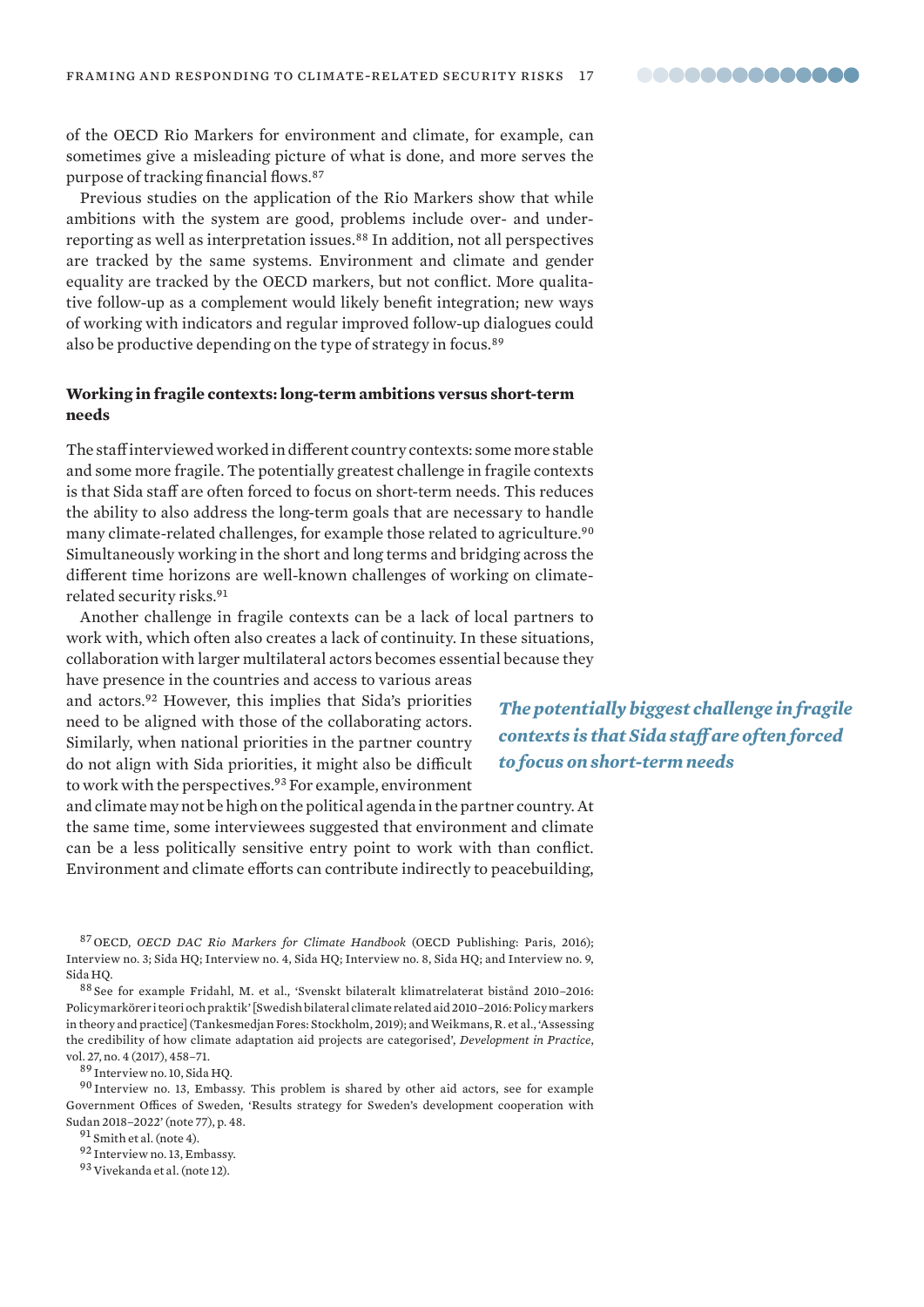conflict prevention and human security through capacity building and strengthening of institutions for example.<sup>94</sup>

The increased focus on coordination between humanitarian aid and development cooperation was perceived by staff as positive in general and of importance for being able to work with the overlap between environment and climate, and peace, conflict and security. Better internal incentives for integration were called for by one interviewee, who claimed that the different policy areas measure success differently and are not necessarily incentivized to work towards the same goal.<sup>95</sup> From this perspective, the concepts in use play an important and potentially unifying or exclusionary role.

Explicitly recruiting competence that can bridge the two areas was seen as something that can also contribute to strengthening the integration of perspectives. Humanitarian aid is necessarily focused on the short term, and development cooperation has to have a longer perspective:

Everybody is talking about preventing crises and working with links between humanitarian aid and development—and this depends on which donors—but a lot of it has to do with migration as a problem, especially in the EU-context. Those who were our likemindeds before are not anymore. Things have changed.<sup>96</sup>

The quote above also reflects conclusions made in previous studies, indicating that the attention to climate-related security risks is simultaneously based on more traditional threat and conflict concerns, as well as the broader orientation towards borderless (human) development and resilience.<sup>97</sup> Both perspectives can inform commitments to climate-related

*Climate-related security risks are simultaneously based on more traditional threat and conflict concerns*

aid for example, or as in the case with the quote above, increased attention to the overlap between humanitarian aid and development cooperation. Sida's German counterpart, Deutsche Gesellshaft für Internationale Zusammenarbeit GmbH (the German Corporation for International

Cooperation), also indicates that the link between climate change and migration has spurred an interest in working in a more integrated way with these issues (e.g. within the New Way of Working), but that it is difficult to work long term and with preventive approaches in fragile contexts.<sup>98</sup>

# VII. Integration conundrums in Swedish development cooperation

The purpose of this study was to analyse how Sida has framed and responded to climate-related security risks since 2015. Focusing on Sida's work with integrating the environment and climate perspective and the conflict perspective, this paper has analysed how the connections between climate and security are framed in central policies, in strategies and by Sida staff. It has also explored how Sida's organization and procedures support integrated work, and highlighted examples of challenges and opportunities that arise when translating policy and strategy into practice. The findings

<sup>94</sup> Interview no. 10, Sida HQ; and Interview no. 13, Embassy.

<sup>95</sup> Interview no. 14, Embassy.

<sup>96</sup> Interview no. 12, Embassy.

<sup>97</sup> Boas and Rothe (note 17), pp. 617–18.

<sup>98</sup> Gustafsson (note 5), pp. 44–46.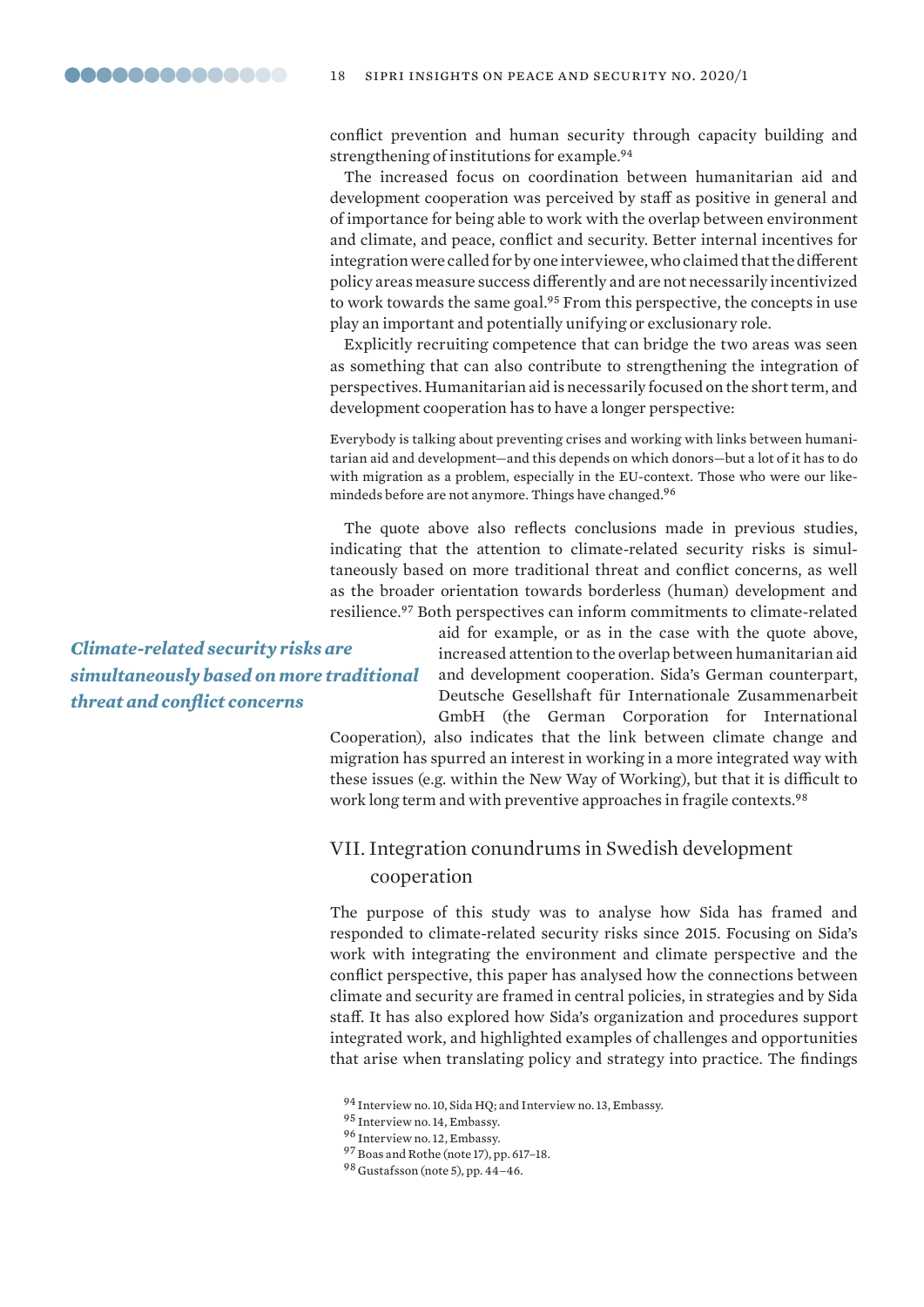are summarized below, beginning with general reflection and followed by framing, organization and response.

The Swedish Government's updated directive to Sida in 2015 implied increased ambitions for integrating the thematic issue areas of environment and climate, conflict and gender. Although Sida does not have an explicit task to work on climate-related security risks, it does have a task to prevent conflict and sustain peace; the work on integration of perspectives is of

relevance to the capacity to do both. This study has shown that the updated directive has had a positive effect in terms of creating improved preconditions for integrated work. There are several initiatives being undertaken centrally at Sida HQ, in its different departments and at the embassies, aimed at integrating the two perspectives of environment and climate, and conflict. The country results strategies

*This study has shown that the updated directive has had a positive effect in terms of creating improved preconditions for integrated work*

analysed in this study provide good ground for integrated work, and there is clear interest from interviewed staff in learning more about the overlaps among all the perspectives to improve interventions. The ambitions of perspective integration have started to strengthen Sida's capacity to work with climate-related security risks in terms of work processes and activities. However, working in silos partly remains, and there are some challenges and opportunities associated with this.

Overall, there has been an increase in references to integration of perspectives from 2015 and onwards in government directives to Sida, but discussions about combined climate and conflict risks or guidelines relating to the implementation of integration are generally absent. While the references to one policy area by the other in the policy areas' respective central documents are general in character, environment and climate slightly more often raises peace, conflict and security than the other way around, and both areas refer more consistently to gender than to one another. The overlaps and interactions between the two perspectives and policy areas are most clearly highlighted in the country results strategies.

There is a diversity in terms of concepts used at Sida, in policy and in practice. This can be related to the overlap between the two policy areas and the capacity to address climate-related security risks such as the triple nexus, risk and resilience. The understanding and use of these concepts vary depending on, for example, background, policy area and unit. To some degree, this diversity reflects the complexity of the topic in focus; it is evident that the multiple framings cause uncertainties but also have advantages. Internally, the diversity can enable collaboration and cohesion, but the lack of clarity also risks upholding and creating boundaries between environment and climate, and peace, conflict and security. When collaborating with external partners, the diversity enables some flexibility. Different organizations use different concepts, and Sida could adjust its framing to the specific context. This process could benefit from an increased internal clarity of concept definitions, and of their overlap and interrelation.

The organizational preconditions are mixed, the support for integrated work is fragmented, and there are tensions between depth and breadth, and between expert and general knowledge. The approaches to and implementation of an integrated approach seem to differ within Sida depending on policy area (environment and climate, or peace, conflict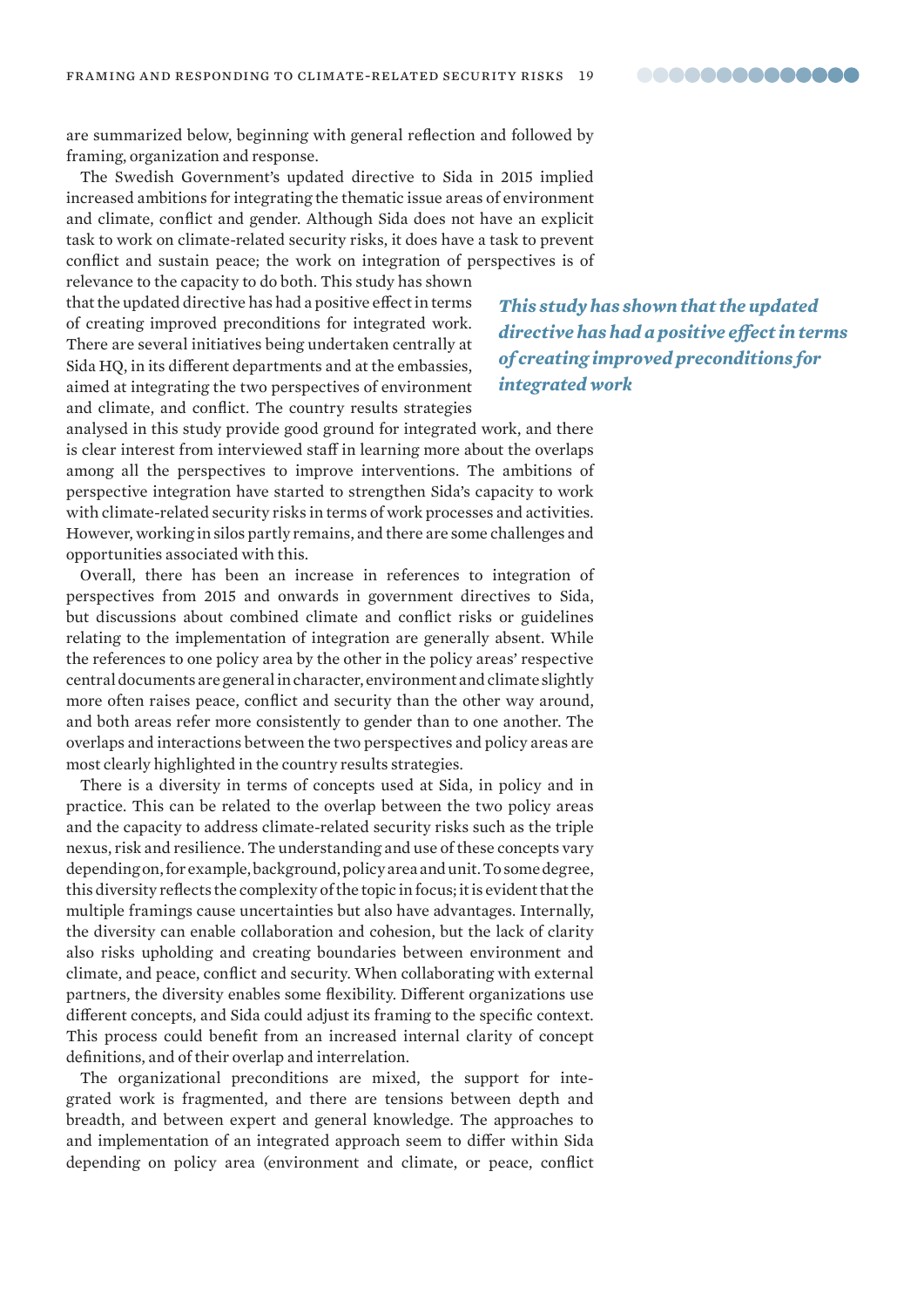and security), level (globally, regionally or bilaterally) and unit (different divisions at Sida and different geographic areas). The resources available for integrated work are limited; this has also been shown by previous studies and evaluations and is not unique to Sida. In-depth expertise is valued in-house and with regard to the help desks used. The present analysis adds to the conclusions of an OECD DAC evaluation of Sida, and points towards the need to strengthen the expertise internally with regard to cross-cutting issues. It could also be of relevance to revisit the instructions of the help desks in terms of their potential contribution to enabling integration.

Reflecting the mixed organizational preconditions, responses at Sida HQ and embassies indicated different levels of integration of, and between, both policy areas. These ranged from a macro-level general awareness of the potential overlaps with a 'do no harm' ambition to micro levels of integration where strategies and interventions are adjusted, and synergies are actively

*The approaches to and implementation of an integrated approach seem to differ within Sida depending on policy area, level and unit*

sought. Sida's decentralized model of development is considered both a challenge and an important success factor. While the translation of policy into practice occurs on several levels at Sida, there seems to be room for increased collaboration on operationalization, for example between Sida HQ and embassies as well as between Sida and collaboration partners. This could enable deeper levels of

integrated work. Interviewed staff also considered the coordination between humanitarian aid and development cooperation as key for working with the overlap between environment and climate, and peace, conflict and security. At the same time, working with long-term processes can be a significant challenge in fragile contexts.

Considering that a relatively low proportion of climate and environment aid goes to low-income countries (which are the most susceptible to the adverse effects of climate change), it is positive that Sweden's development cooperation focus is on the most fragile states. In some contexts, Sida is one of few aid actors dealing with environment and climate and an integrated approach; several interviewees suggested that Sweden's role as capacitybuilding partner in these contexts could be strengthened and complement other aid actors more strategically. Sida's focus on fragile contexts provides an important foundation for strengthening adaptive capacity and mitigating climate-related security risks. As such, it also enables contribution to the implementation of the 2030 Agenda and the double burden of climate change and fragility. An important principle for Sida's forthcoming efforts is to go beyond the do no harm approach, and prioritize measures that do not occur at the expense of long-term sustainable management of natural resources. To enable this, and improve capacities to address climate-related security risks, additional efforts are required by Sida and other aid actors to ensure that relevant policy areas and actors are developing climate-proof and conflict-sensitive approaches.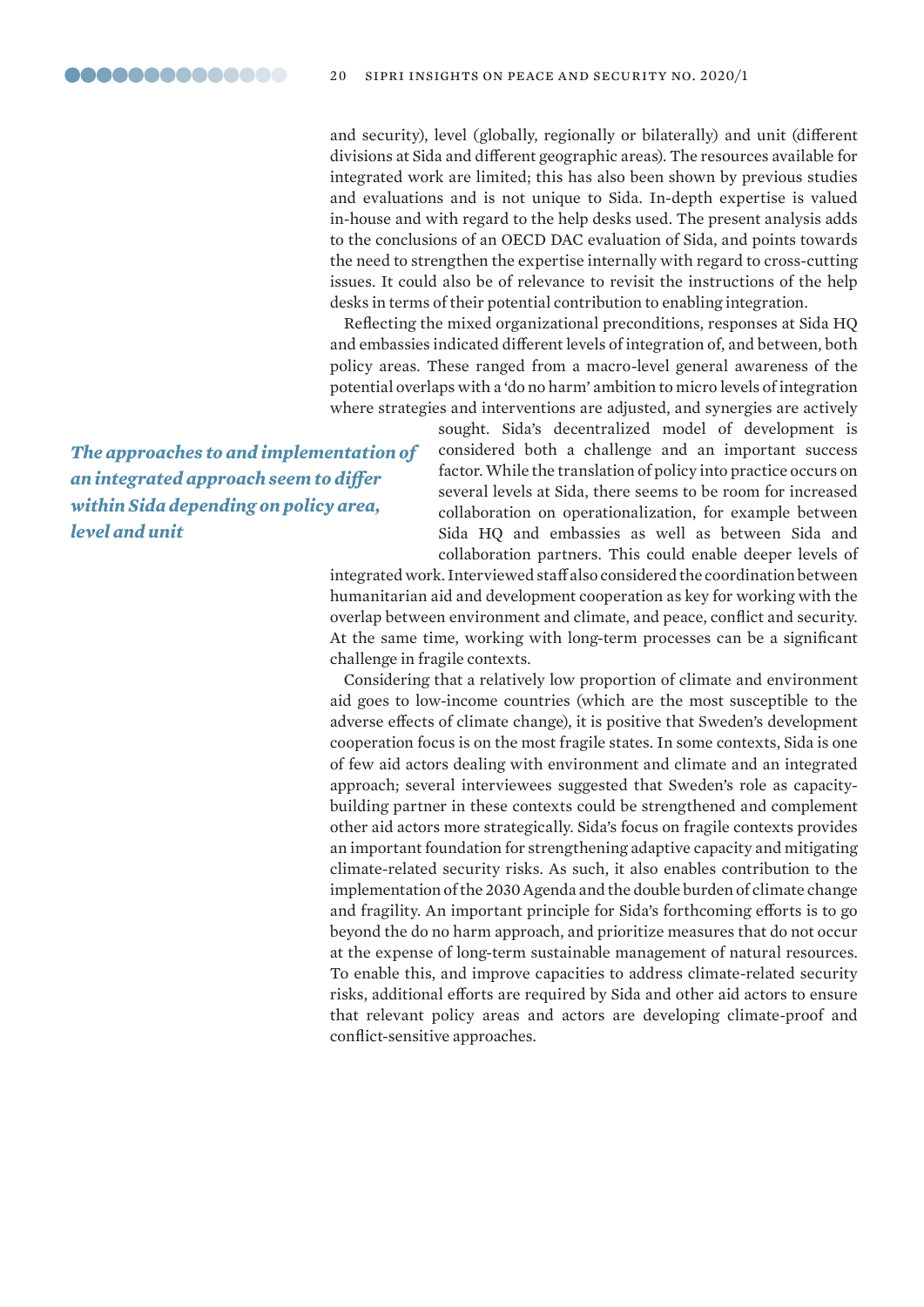# Abbreviations

| <b>DAC</b>  | Development Assistance Committee              |
|-------------|-----------------------------------------------|
| HQ          | Headquarters                                  |
| <b>MFA</b>  | Swedish Ministry for Foreign Affairs          |
| <b>ODA</b>  | Official Development Assistance               |
| <b>OECD</b> | Organisation for Economic Co-operation and    |
|             | Development                                   |
| Sida        | Swedish International Development Cooperation |
|             | Agency                                        |
| UN          | <b>United Nations</b>                         |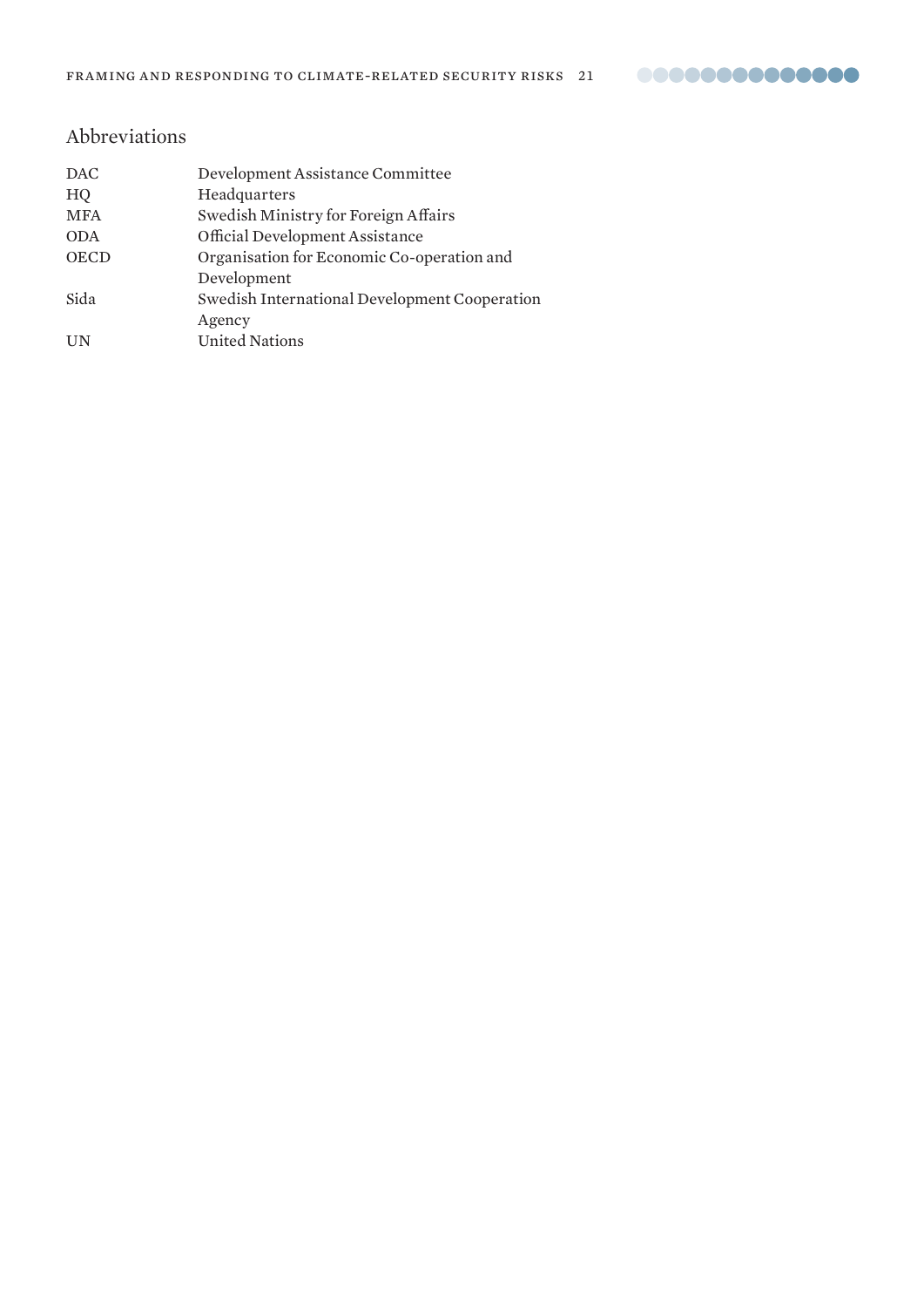

#### RECENT SIPRI PUBLICATIONS ON CLIMATE CHANGE AND RISK

#### The Geopolitics of a Changing Arctic

SIPRI Background Paper Ekaterina Klimenko December 2019

#### EU Foreign and Security Policy on Climate-related Security Risks

SIPRI Policy Brief Dr Niklas Bremberg November 2019

#### Climate-related Security Risks and Peacebuilding in Somalia

SIPRI Policy Paper no. 53 Karolina Eklöw and Dr Florian Krampe October 2019

#### Advancing United Nations Responses to Climate-related Security Risks

SIPRI Policy Brief Camilla Born, Karolina Eklöw and Dr Malin Mobjörk September 2019

## A Confluence of Crises: On Water, Climate and Security in the Middle East and North Africa

SIPRI Insights on Peace and Security no. 2019/4 Dr Johan Schaar July 2019

#### Climate Change, Peacebuilding and Sustaining Peace

SIPRI Policy Brief Dr Florian Krampe June 2019

## Climate Change and Violent Conflict: Sparse Evidence from South Asia and South East Asia

SIPRI Insights on Peace and Security no. 2018/4 Dr Florian Krampe and Pernilla Nordqvist September 2018

## Responses to Climate-related Security Risks: Regional Organizations in Asia and Africa

SIPRI Insights on Peace and Security no. 2018/2 Dr Florian Krampe, Roberta Scassa and Giovanni Mitrotta August 2018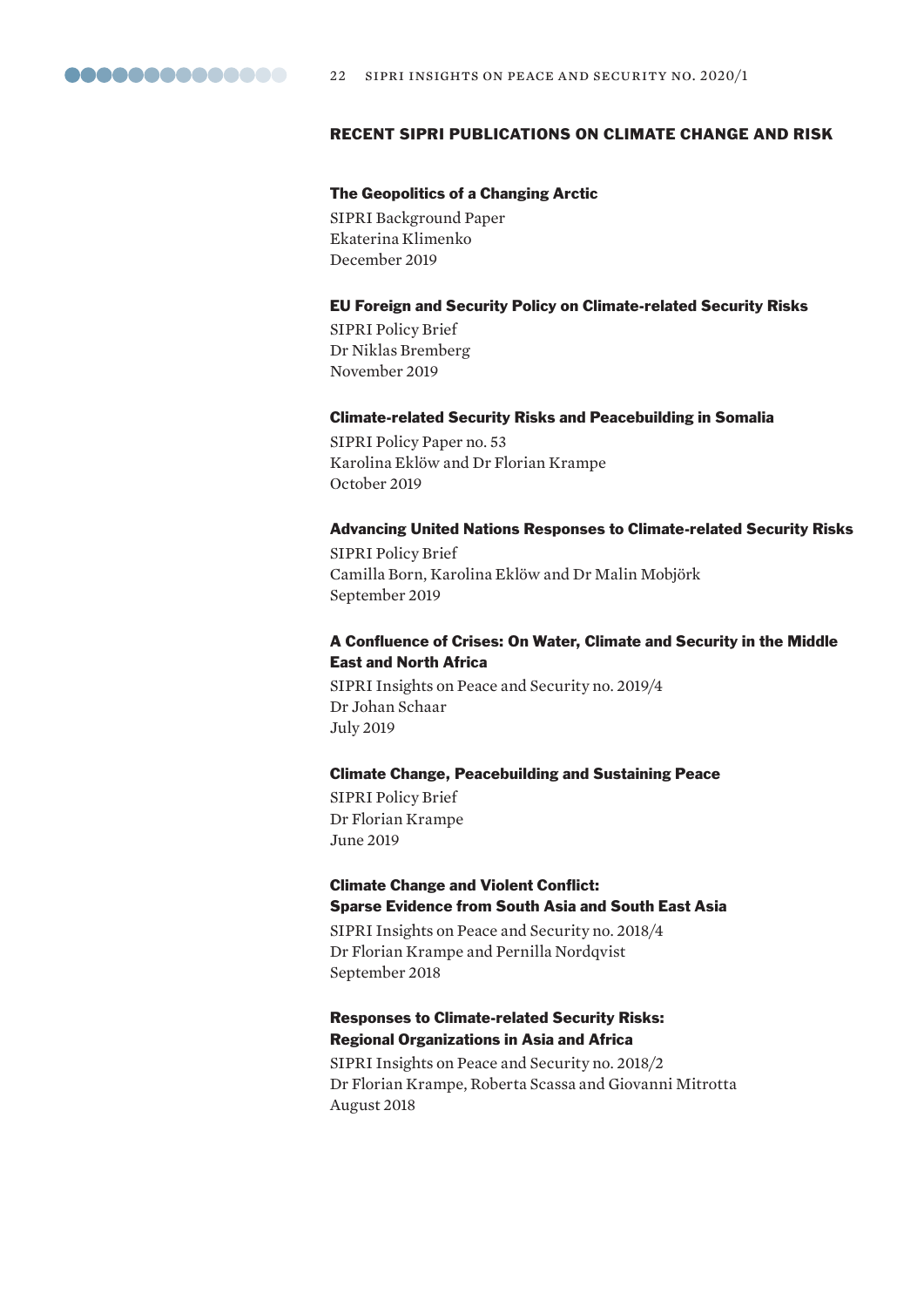**00000000000000** 

# RECENT SIPRI PUBLICATIONS

#### 'Hand in Hand': A Study of Insecurity and Gender in Mali

Dr Grégory Chauzal and Zoë Gorman SIPRI Insights on Peace and Security no. 2019/6 December 2019

#### Arms Flows to South East Asia

Siemon T. Wezeman SIPRI Report December 2019

## Challenges to Multilateral Export Controls: The Case for Inter-regime Dialogue and Coordination

Kolja Brockmann SIPRI Report December 2019

# Detecting, Investigating and Prosecuting Export Control Violations: European Perspectives on Key Challenges and Good Practices

Dr Sibylle Bauer and Mark Bromley SIPRI Report December 2019

#### Emerging actors in the Women, Peace and Security Agenda: South Korea and Japan

Yeonju Jung and Ayako Tsujisaka SIPRI Background Paper December 2019

## The SIPRI Top 100 Arms-producing and Military Services Companies, 2018

Dr Aude Fleurant, Alexandra Kuimova, Dr Diego Lopes da Silva, Dr Nan Tian, Pieter D. Wezeman and Siemon T. Wezeman SIPRI Fact Sheet December 2019

SIPRI publications are available to download at www.sipri.org/publications